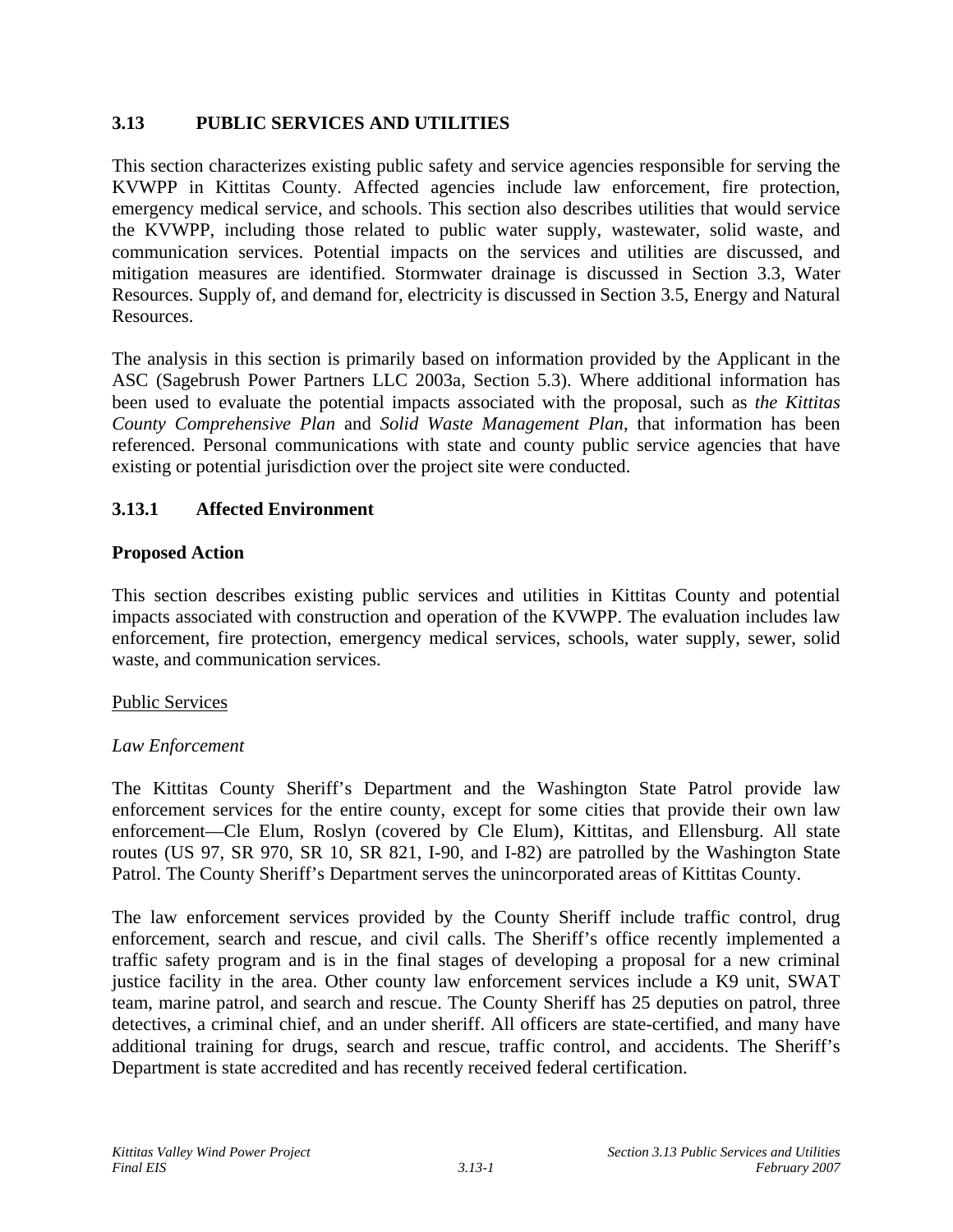The Washington State Patrol provides traffic enforcement on state highways, and drug enforcement, Hazardous Materials Team (HAZMAT) oversight, and incident response. The Washington State Department of Ecology in Yakima (approximately 35 miles south of Ellensburg) provides a HAZMAT response team.

## *Fire Protection*

There are three fire districts in the general project area: Fire District No. 1 (Rural Thorp), Fire District No. 2 (Rural Ellensburg), and Fire District No. 7 (Cle Elum). The City of Ellensburg has its own fire department. DNR provides fire protection on the properties it manages. As shown in Figure 3.13-1, approximately 80% of the project site is not contained in any of the fire districts.

The only district in which wind turbines would be located is Fire District No. 1, where approximately 10 turbines are proposed. There would be approximately 16 turbines on DNR property under the 330-foot turbine scenario. The remaining turbines would be outside of any fire district or DNR property (Figure 3.13-1).

Fire District No. 1 operates three staffed stations that serve approximately 43 square miles. The main station is in downtown Thorp, approximately three miles southeast of the southern end of turbine strings B and C. Approximately 10 square miles of the project area are within Fire District No. 1's jurisdiction (approximately 10 wind towers). A 21-member volunteer fire crew and a paid part-time fire chief staff the three stations. Fire District No. 1 is equipped with one Class A engine, two reserve engines, one brush truck, one mini-pumper, one 4,500-gallon water tender, one 2,000-gallon water tender, and one rescue squad truck. Estimated fire response time to the project site is approximately 20 minutes and is currently restricted due to the unimproved condition of the southern portion of Hayward Hill Road (approximate 3,000-foot segment between the North Branch Canal and SR 10) (Evans, pers. comm., 2003).

DNR is a "wildland" fire-fighting department and is not equipped or trained for handling structural fires. DNR's Southeast Regional Office is located in north Ellensburg. The DNR work (fire) stations closest to the project site are located in Cle Elum and Ellensburg. DNR employs 11 full-time fire fighters in Kittitas County, and hires approximately 40 temporary fire fighters during the summer peak fire season. The Ellensburg and Cle Elum DNR fire stations, combined, operate with five fire engines. Five additional fire engines can be brought in from Wenatchee. The Ellensburg station also operates DNR's "helitack" program for fighting fires from the air, and is equipped with two helicopters, each with a 325-gallon water bucket and the capacity to transport up to six people. Current response times to the project site depend on a variety of factors, including wind speed. DNR currently estimates it could reach the project site by helicopter in 10-15 minutes (Monroe, pers. comm., 2003).

DNR has warning levels that indicate the level of fire danger on its property, ranging from Level One (low fire danger) to Level Five (extreme fire danger). Warning levels are assigned on a daily basis. At Level Five, total shutdown is expected in DNR's entire zone of control, including industrial activity. In 2002, fire danger levels in the project area were in the Level Three-Low to Level Three-High range, with approximately one week designated as Level Four. In 2001, fire danger levels in the project area reached Level Five (Monroe, pers. comm., 2003).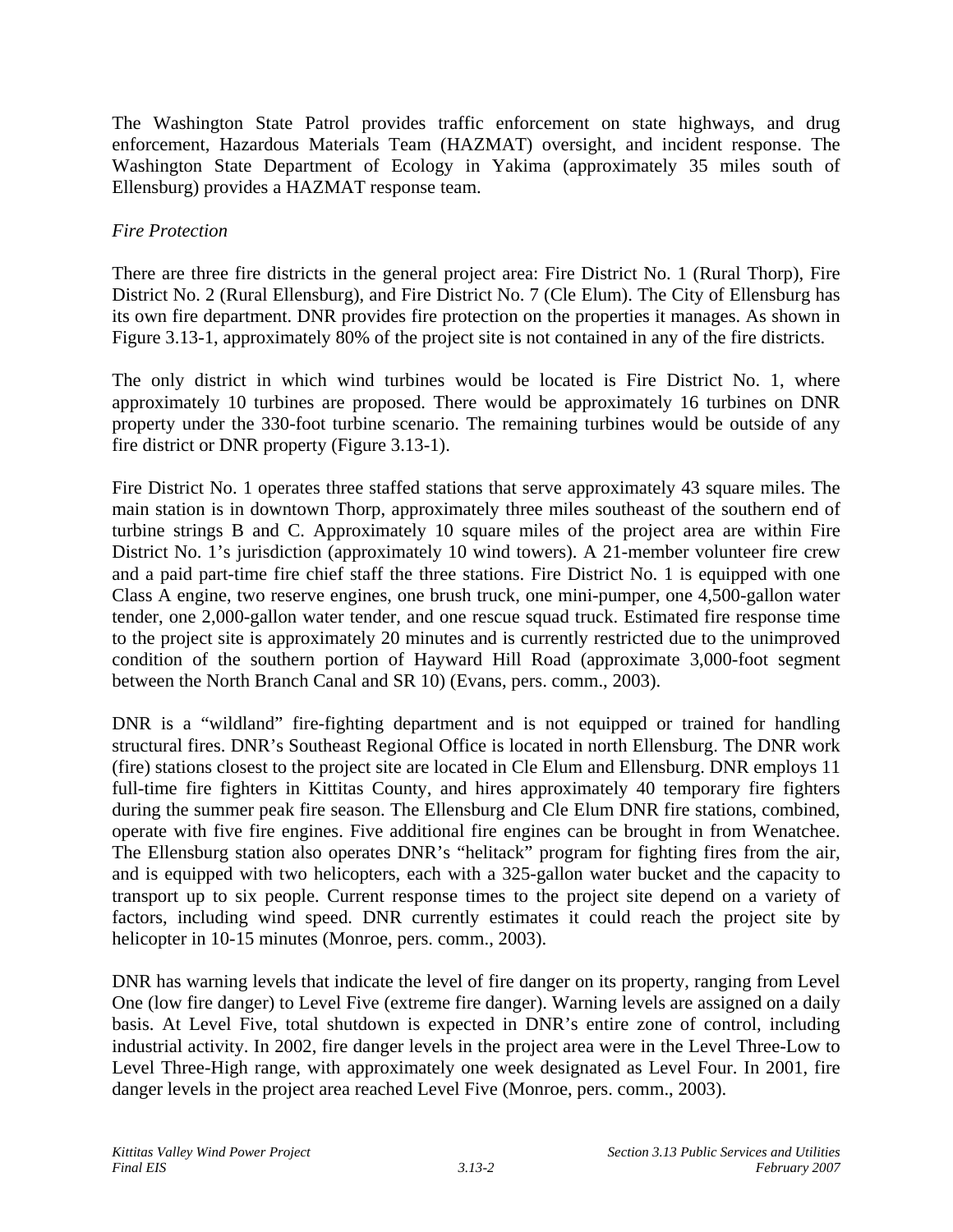Figure 3.13-1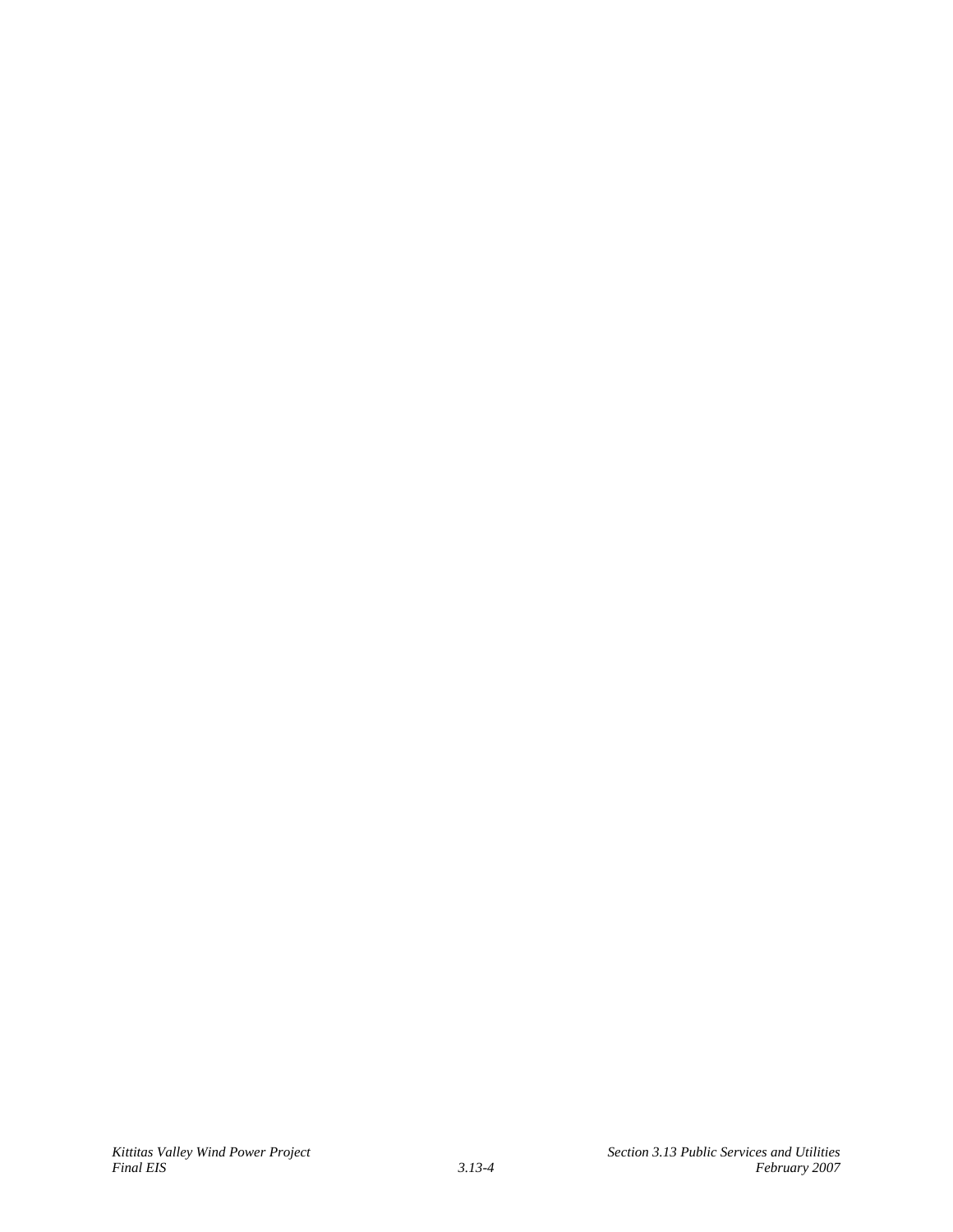Fires that occur most frequently in the project area are wildland fires (grass, brush, and timber), vehicle fires, and structural fires. District fire departments also receive calls for boating (e.g., District No. 1 responds to fires on the Yakima River) and hunting accidents; emergency medical situations such as heart attacks; recreational mishaps; propane spills and fires; and assistance to the State Patrol for HAZMAT. The majority of fires are caused by people, with only a few naturally occurring fires (i.e., lightning) (Taylor, pers. comm., 2002).

All fire districts have emergency medical equipment and extraction equipment for auto accidents. Most fire districts have minimal services (equipment and personnel) for search and rescue. All districts have bimonthly or monthly training meetings. None of the rural fire districts have received special training for fires that might occur in the nacelles of wind turbines. Fire District No. 2 has Basic Life Support (BLS) services. Fire District No. 1 is working towards a BLS (Evans, pers. comm., 2002). All rural county fire districts have mutual aid agreements with neighboring districts and with the City of Ellensburg's fire department. District No. 1 and District No. 7 have contracts with specific landowners. District No. 2 does not have landowner contracts.

## *Emergency Medical Services*

The City of Ellensburg fire department provides emergency medical services (EMS) for the entire county and bills patrons for services received that may include treating falls, burns, fractures, lacerations, and heart attacks. Ambulances are located at Ellensburg, and the towns of Kittitas and Cle Elum. Also, Cascade Search and Rescue is located in Ellensburg. Emergency calls are dispatched through the Sheriff's office to the fire districts, which provide search and rescue support.

Kittitas Valley Community Hospital in Ellensburg serves the entire county. There are 50 licensed beds, but only 36 are set up to be used, and those beds are not used to capacity. The hospital provides Level-Four trauma service, with a limited number of specialists available. Patients with head injuries, severe burns, or trauma are transported to facilities such as Harborview Medical Center in Seattle. Victims of less severe accidents may be transported to Yakima for hospitalization and treatment. There is a heliport on the roof of the hospital, and a helicopter is available for emergency response (Jensen, pers. comm., 2002).

## *Schools*

School districts in the general project vicinity include District 400 (Thorp), District 401 (Ellensburg), District 403 (Kittitas), and District 404 (Cle Elum/Roslyn). School bus routes use federal, state, and county roads for student transportation to the schools. Table 3.13-1 summarizes the facilities and enrollment for the 11 schools in the project vicinity.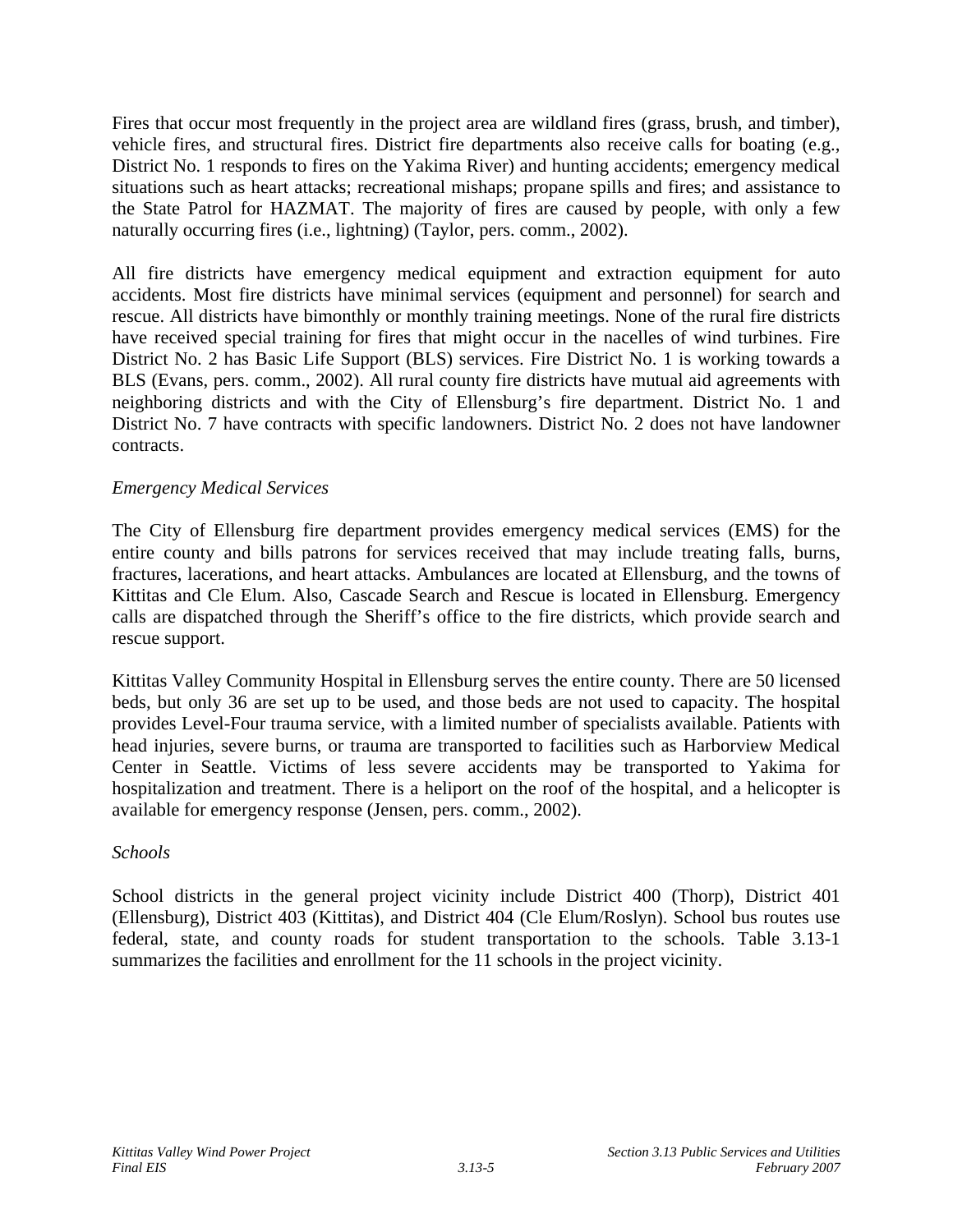| <b>District</b>       | School Name                       | <b>Street Address</b>             | Grade Levels | 2002-2003 Enrollment |
|-----------------------|-----------------------------------|-----------------------------------|--------------|----------------------|
| Thorp $(400)^1$       | <b>Thorp School District</b>      | 10831 North Thorp Highway, Thorp  | $K-12$       | 185                  |
| Ellensburg (401)      | <b>Lincoln Elementary School</b>  | 200 South Sampson St. Ellensburg  | $K-5$        | 416                  |
|                       | Mount Stuart Elementary School    | 705 West 15th Avenue Ellensburg   | $K-5$        | 399                  |
|                       | Valley View Elementary School     | 1508 East Third Avenue Ellensburg | $K-5$        | 451                  |
|                       | Morgan Middle School              | 400 East 1st Avenue Ellensburg    | $6 - 8$      | 690                  |
|                       | Ellensburg High School            | 1300 East 3rd Avenue Ellensburg   | $9-12$       | 887                  |
| Kittitas (403)        | Kittitas Elementary School        | North Pierce Street Kittitas      | $K-5$        | 258                  |
|                       | Kittitas High School              | North Pierce Street Kittitas      | $6 - 12$     | 282                  |
| Cle Elum-Roslyn (404) | Cle Elum Roslyn Elementary School | 2696 SR 903                       | $K-5$        | 418                  |
|                       | Walter Strom Middle School        | 2694 SR 903 Cle Elum              | $6 - 8$      | 237                  |
|                       | Cle Elum-Roslyn High School       | 2692 SR 903 Cle Elum              | $9-12$       | 309                  |

**Table 3.13-1: School District Student Population in the KVWPP Area, 2002-2003 School Year** 

Sources: GreatSchools Inc. 2003

1 Klein, pers. comm., 2003; Thorp School District enrollment data as of September 2002.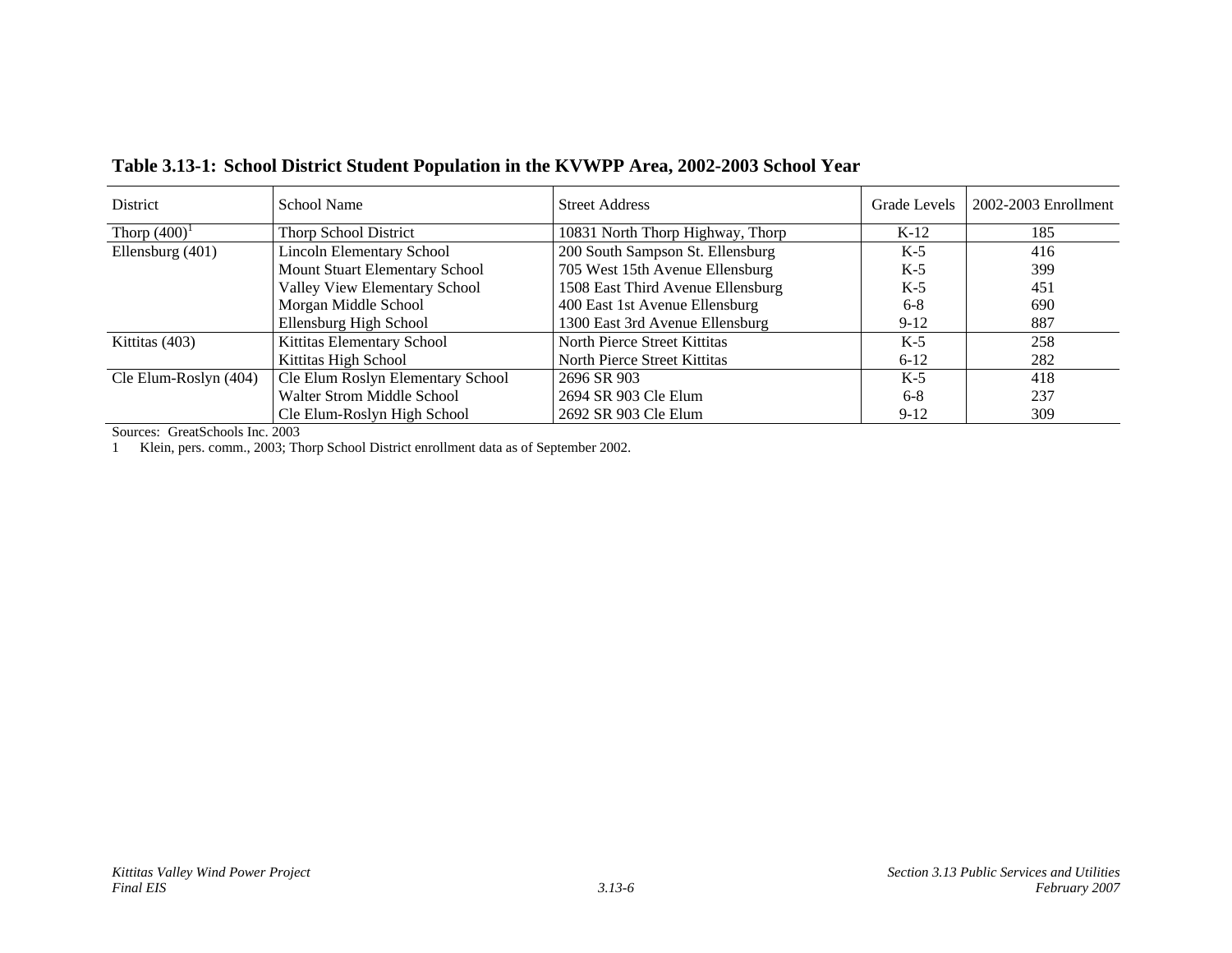The Thorp School District has a capacity of approximately 225 students, and currently is below maximum capacity (Klein, pers. comm., 2003). The Ellensburg School District currently is at capacity, and is using portable classrooms at its three elementary schools and high school. At this time, any potential increases in enrollment would have to be accommodated through increased class sizes (Torset, pers. comm., 2003). The Kittitas School District currently also is at capacity. However, a recently passed bond to build a new middle school-high school, anticipated to be constructed and operational by the Fall of 2004, would result in increased enrollment capacity for approximately 100 additional elementary school students (Harding, pers. comm., 2003). The Cle Elum-Roslyn School District has a total capacity of 962 students and currently is at capacity (Cle Elum-Roslyn School District 2001).

## **Utilities**

# *Water Supply and Wastewater*

Water supply in the project area is provided by wells. Wastewater services are provided by septic tanks.

# *Solid Waste*

Waste Management has the franchise for solid waste collection service in Kittitas County. Two transfer stations, one in the upper county (Cle Elum) and one in the lower county (Ellensburg) provide solid waste collection services in the project area. A new Cle Elum transfer station, located between Cle Elum and Roslyn, opened in the spring of 2003; this station currently receives less than 150 tons per day but has a capacity for 300 tons/day. The Ellensburg transfer station currently receives approximately 150 tons per day and has a capacity of between 250 and 300 tons per day (Bach, pers. comm., 2002). Waste Management operates the transfer stations. There are drop boxes for recycling at both transfer stations, but mixed paper recycling is not offered (Bach, pers. comm., 2002). Moderate-risk wastes, such as oil and antifreeze, are accepted at each transfer station and recycled on a periodic basis (Kittitas County 1997c).

The county's only municipal landfill is the Ryegrass Landfill, a 640-acre parcel located in the lower county, approximately 18 miles east of Ellensburg. The Ryegrass facility is currently closed to all solid waste except construction and demolition debris (CDL). Because the Ryegrass Landfill cannot accept Kittitas County's municipal solid waste, garbage is transferred from the county transfer stations to the Greater Wenatchee Regional Landfill, a privately owned and operated facility located in East Wenatchee in Douglas County. In 1999, the volume of solid waste disposed of at the Greater Wenatchee Regional Landfill was 459,519 cubic yards. Waste Management of Greater Wenatchee estimates the facility has a projected capacity of 6,433,266 cubic yards, or approximately 14 years (Douglas County Solid Waste Program Office 2002).

CDL is currently disposed on a separately permitted 15-acre parcel located adjacent to the Ryegrass Landfill. The Ryegrass Construction and Demolition Debris Landfill, operated by Kittitas County, accepts inert materials including asphalt, construction debris, fencing, roofing material, concrete, and brick (Sagebrush Power Partners LLC 2003c). Licensed contractors with loads over one ton haul their CDL directly to the Ryegrass facilities. County and city residents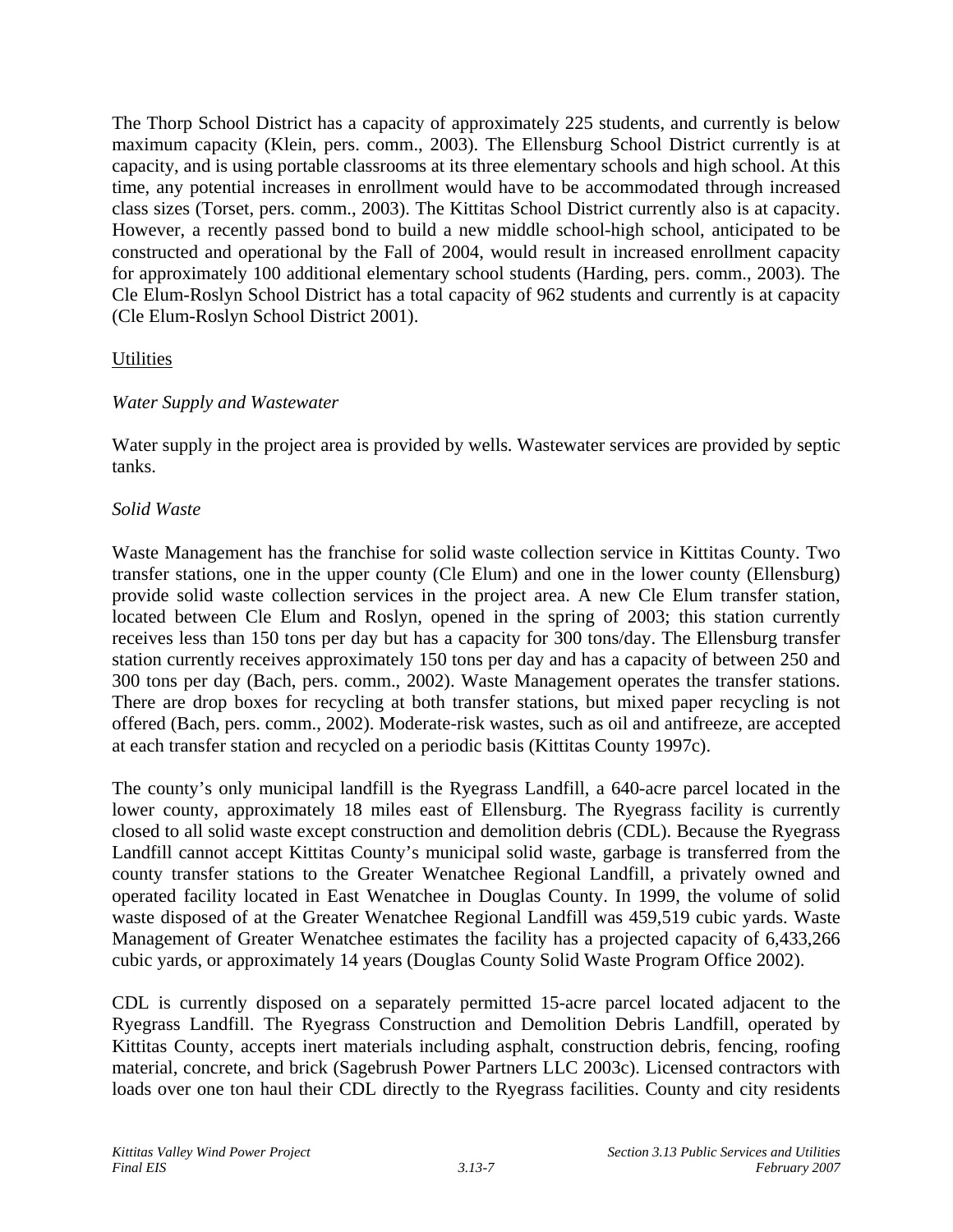with less than one ton of CDL waste bring their demolition debris directly to the transfer station. From there, the CDL is hauled to the permitted CDL site for disposal (Kittitas County 1997c).

### *Communication Services*

The Ellensburg Telephone Company supplies telephone services in the project area. It is a multiservice organization that supplies local telephone service to approximately 1,149 square miles of the county as well as pager and alarm services (Kittitas County 2002a). Cellular phone service is available from a variety of providers. DSL internet service is provided by Ellensburg Telephone in its service territory and Inland Internet in Cle Elum, Roslyn, and Ronald.

Charter Communications in Ellensburg, R&R Cable Company in Roslyn, and TCI Cable Company in Cle Elum provide cable television services. Broadcast television stations are UHF channels and are transmitted from facilities located south and east of Ellensburg. Reception quality varies greatly based on local topography and distance from the transmitters. Radio transmission reception quality varies throughout Kittitas County.

### **Offsite Alternatives**

### Alternative 1: Swauk Valley Ranch

Local fire districts, the U.S. Forest Service, and DNR provide fire protection in the Swauk Valley Ranch project area. Primary law enforcement services to unincorporated areas of Kittitas County and traffic law enforcement are as described for the proposed action.

EMS and hospital services to this project area would be the same as those described for the proposed action. This site would be served by Thorp School District 400, which serves grades Kthrough 12 (see Table 3.13-1 for enrollment information).

Water supply in this project area is provided by onsite wells and wastewater is treated by septic tanks. Transfer stations and a municipal landfill provide solid waste collection services in the project area.

#### Alternative 2: Springwood Ranch

Springwood Ranch is located within the service territory of Kittitas County Fire District No. 1, which has facilities located in the unincorporated communities of Thorp and the Sunlight Waters development. District No. 1 has an all-volunteer force backed up by Fire District No. 2 in Ellensburg that provides additional response capabilities for larger fires. The U.S. Forest Service and DNR provide wildland and brush/grass fire response services. Law enforcement services for the Springwood Ranch area are as described for the proposed action.

EMS and hospital services to this project area would be the same as those described for the proposed action. Similar to the Swauk Valley Ranch alternative, this site would be served by Thorp School District 400 (see Table 3.13-1 for enrollment information).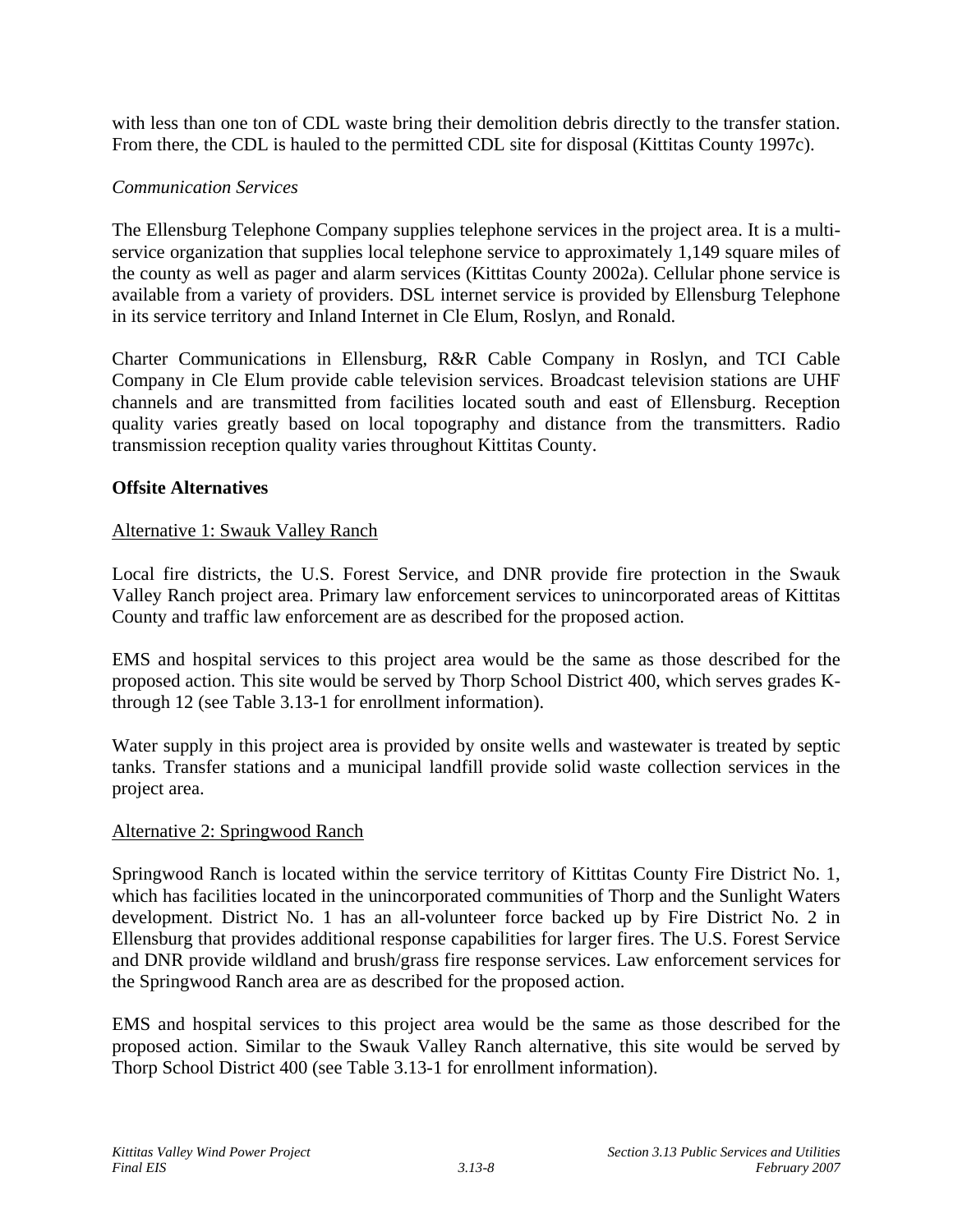Utility systems and services (water supply, wastewater, solid waste, and communications) for the Springwood Ranch area are generally the same as described for the proposed action because they are in the same general area.

# **3.13.2 Impacts**

# **Proposed Action**

This section evaluates potential direct (construction, operations, and decommissioning) impacts on identified public service agencies and utilities from the proposed action. The discussion of direct impacts to public services and utilities focuses primarily on the service providers' ability to accommodate increased demand. These types of direct impacts are primarily generated by the total number of construction and operations workers employed at the project site and therefore are not specifically associated with or attributable to specific project elements such as the wind turbines and meteorological towers, existing and new gravel access roads, additional power lines, and the proposed O&M facility and substations. Direct impacts associated with or attributable to specific project elements are discussed, where applicable. For example, the potential for the project to directly interfere with local area communication systems, including television, cell phone, and radio service, is addressed under Operations and Maintenance Impacts; this potential impact is primarily associated with the proposed turbines. Indirect impacts are not anticipated because the project is not expected to substantially induce regional growth to an extent that would result in significant increases in the demand for public services or utilities.

## Construction Impacts

Table 3.13-2 summarizes potential construction impacts to public services and utilities under the proposed action scenarios.

## *Public Services*

Law Enforcement. Construction activities associated with the project would increase traffic volume on roadways surrounding the project site, as a result of both commuting construction workers and the transportation of materials. This increased volume would likely occur in midsummer to fall when vacationers use the roadways. It is possible that the number of accidents and calls for service along major roadways (e.g., US 97, SR 10, and I-90) would increase for approximately six months, after which most of the onsite work would be done.

The demand for traffic enforcement activities would peak when construction employment peaks at approximately 160 employees for approximately one month. Out-of-area workers are not expected to move their families into the project area because each craft would be completed within three and one-half months or less. They would likely either commute (from the Seattle area or Yakima area) or stay in temporary housing for the period of time needed to complete their tasks. As described in Section 3.7, Socioeconomics, this analysis assumes that as many as 112 non-local workers could be employed at the project site during the peak construction month (this includes potential out-of-state workers) and would likely stay in temporary housing.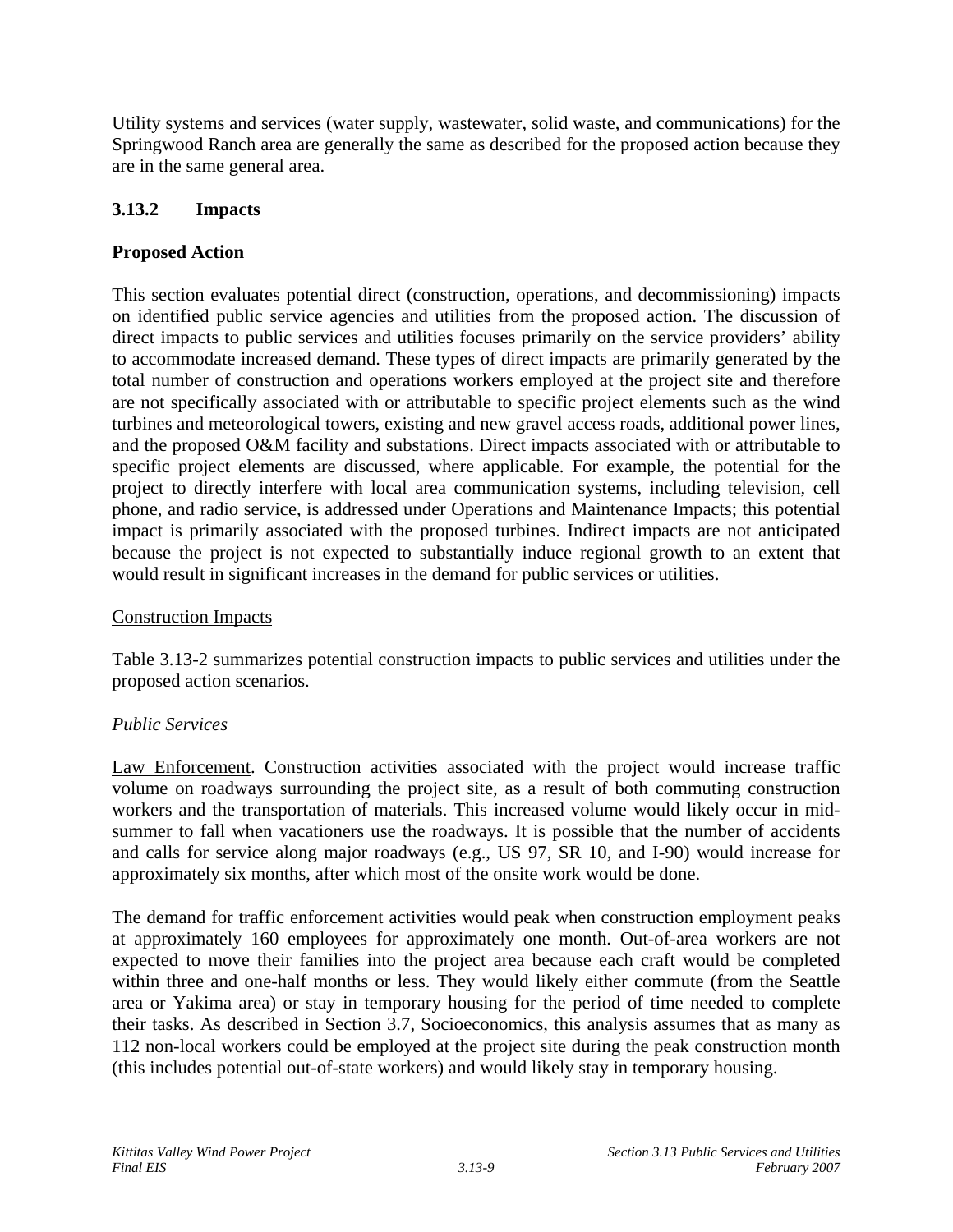| Table 3.13-2: Summary of Potential Construction Impacts of the Proposed Action: Public |                 |  |  |  |  |
|----------------------------------------------------------------------------------------|-----------------|--|--|--|--|
|                                                                                        | <b>Services</b> |  |  |  |  |

|                                                                                             | <b>330-foot Turbine Scenario</b>                                                | <b>410-foot Turbine Scenario</b>                        |
|---------------------------------------------------------------------------------------------|---------------------------------------------------------------------------------|---------------------------------------------------------|
| <b>Public Services</b>                                                                      |                                                                                 |                                                         |
| <b>Law Enforcement</b>                                                                      |                                                                                 |                                                         |
| Increased demand for police<br>protection services (e.g., traffic<br>violations, accidents) | Total 253 employees; maximum 160<br>employees during peak construction<br>month | Same as 330-foot turbine scenario                       |
| Fire Protection and Emergency<br><b>Medical Services</b>                                    |                                                                                 |                                                         |
| Increased fire risk/demand for<br>fire protection services                                  | 211.2 acres disturbed                                                           | 211.2 total acres disturbed                             |
| Increased demand for emergency<br>medical services                                          | Total 253 employees; maximum 160<br>employees during peak construction<br>month | Same as 330-foot turbine scenario                       |
| <b>Schools</b>                                                                              |                                                                                 |                                                         |
| Increased demand for school<br>services                                                     | Total 253 employees; maximum 160<br>employees during peak construction<br>month | Same as 330-foot turbine scenario                       |
| <b>Utilities</b>                                                                            |                                                                                 |                                                         |
| <b>Water and Wastewater</b>                                                                 |                                                                                 |                                                         |
| Increased demand for water                                                                  | 2 to 5 million gallons of water for<br>dust control                             | 2.6 to 6.4 million gallons of water<br>for dust control |
| Increased demand for sewage<br>treatment                                                    | Sanitary waste discharged to portable<br>toilets; 253 total employees           | Same as 330-foot turbine scenario                       |
| <b>Solid Waste</b>                                                                          |                                                                                 |                                                         |
| Increased demand for solid waste<br>disposal services                                       | Volume of CDL wastes <100 tons                                                  | Same as 330-foot turbine scenario                       |

Sources: Sagebrush Power Partners LLC 2003a, c.

There likely would be additional calls for response during the construction phase, primarily because of increased traffic and accident potential. Other law enforcement concerns during construction include construction site security against theft and vandalism. This impact would be similar regardless of the size of turbine chosen because the level of construction employment is expected to be the same. However, because the construction period is short (approximately one year), the increased service calls are not anticipated to be sufficient in number to require additional law enforcement staff resources in the project area. See Section 3.10, Transportation, for further discussion of traffic safety hazards.

Fire Protection. The project site is generally arid rangeland with a predominant groundcover of grasses and sagebrush. Given the site conditions, project construction could temporarily increase the risk of fire at the project site and in the broader project area. The highest expected fire risks are grass fires during the hot, dry summer season.

Fire District No. 1's ability to provide adequate fire protection services during construction would be restricted by the unimproved condition of the southern portion of Hayward Hill Road (Evans, pers. comm., 2003). The Applicant has no plans to upgrade the southern portion of Hayward Road and does not propose to use the southern portion of Hayward Road for project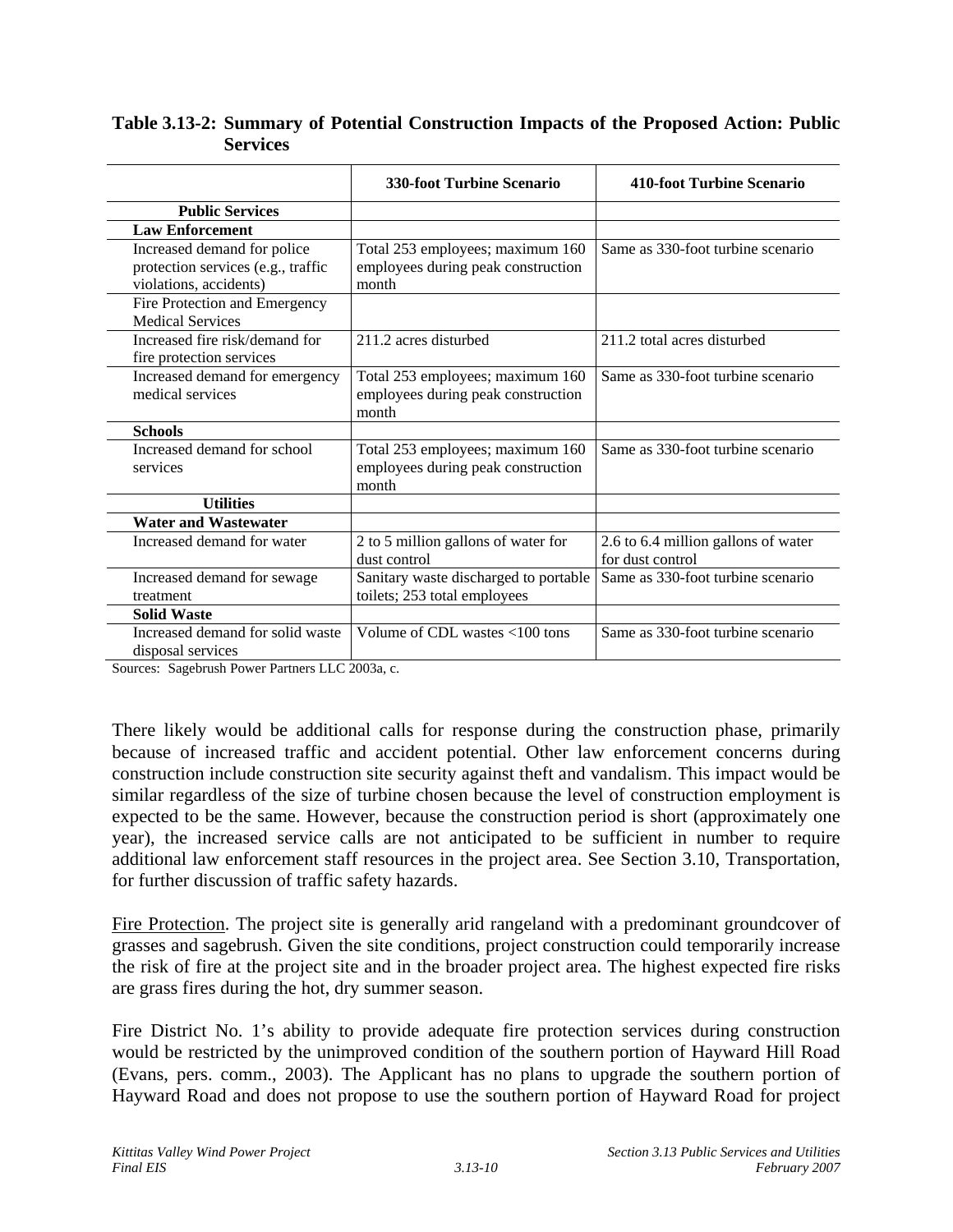construction or operations. However, the Applicant has proposed to monitor traffic levels before and after project construction. This monitoring effort will help to determine if the project's tourist-generated traffic exceeds the AASHTO trigger point (i.e., ADT count of 150 or higher) to justify upgrades to the northern portion of Hayward Road (see Section 3.10.3 of this Final EIS).

Another concern raised by Fire District No. 1 is its ability to provide adequate training and equipment to provide emergency rescue services to project personnel working on the wind towers (Evans, pers. comm. 2003). A similar concern was raised by the County Fire Marshal with respect to the Ellensburg Fire Department, the local emergency service provider, because they are not trained in high angle rescue or in removing persons from high areas (Kittitas County 2003). However, implementation of emergency preparedness measures proposed by the Applicant would reduce potential impacts to rescue personnel during an emergency situation (see Section 3.13.3, Mitigation Measures).

DNR would continue to provide fire protection services to the project site. DNR does not anticipate substantial impacts on staffing levels during project construction. However, depending on the specific fire warning level in effect, DNR may impose restrictions on particular construction activities, such as welding and blasting activities, to reduce potential fire risks during project construction (Robinson, pers. comm. 2003).

The County Fire Marshal has raised the concern that the demand for fire protection services would occur before project tax revenues are realized. This could result in a temporary negative fiscal impact to the fire districts (Kittitas County 2003), but would be addressed through implementation of mitigation measures proposed by the Applicant (see Section 3.13.3, Mitigation Measures).

Emergency Medical Services. During project construction, the local demand for emergency medical services could increase slightly due to construction accidents that could occur at the project site or project vicinity. Project construction workers would be exposed to hazards caused by equipment failure, natural disaster, or human mistake that would require the services of local emergency response units to provide initial treatment and transportation to a local medical facility and the services of emergency rooms in the receiving facility. The specific level of demand for EMS response is unknown, but it would likely be similar for either of the turbine sizes selected.

With adequate safety measures in place, and considering the moderate size of the construction workforce (which would temporarily reach a peak of 160 workers under both proposed action scenarios) it is expected that project construction would generate few serious injury accidents requiring EMS response. Furthermore, the local hospital has capacity for additional patients and there are several ambulances available to service the project site.

It is expected that up to 112 construction workers would temporarily migrate to the local labor market from either outside the immediate region (i.e., Kittitas and Yakima counties) or from out of state. However, because the duration of their stay in the project area would be short (approximately four months), it is not likely that these temporary workers would create a significant increase in demand for emergency medical services during project construction.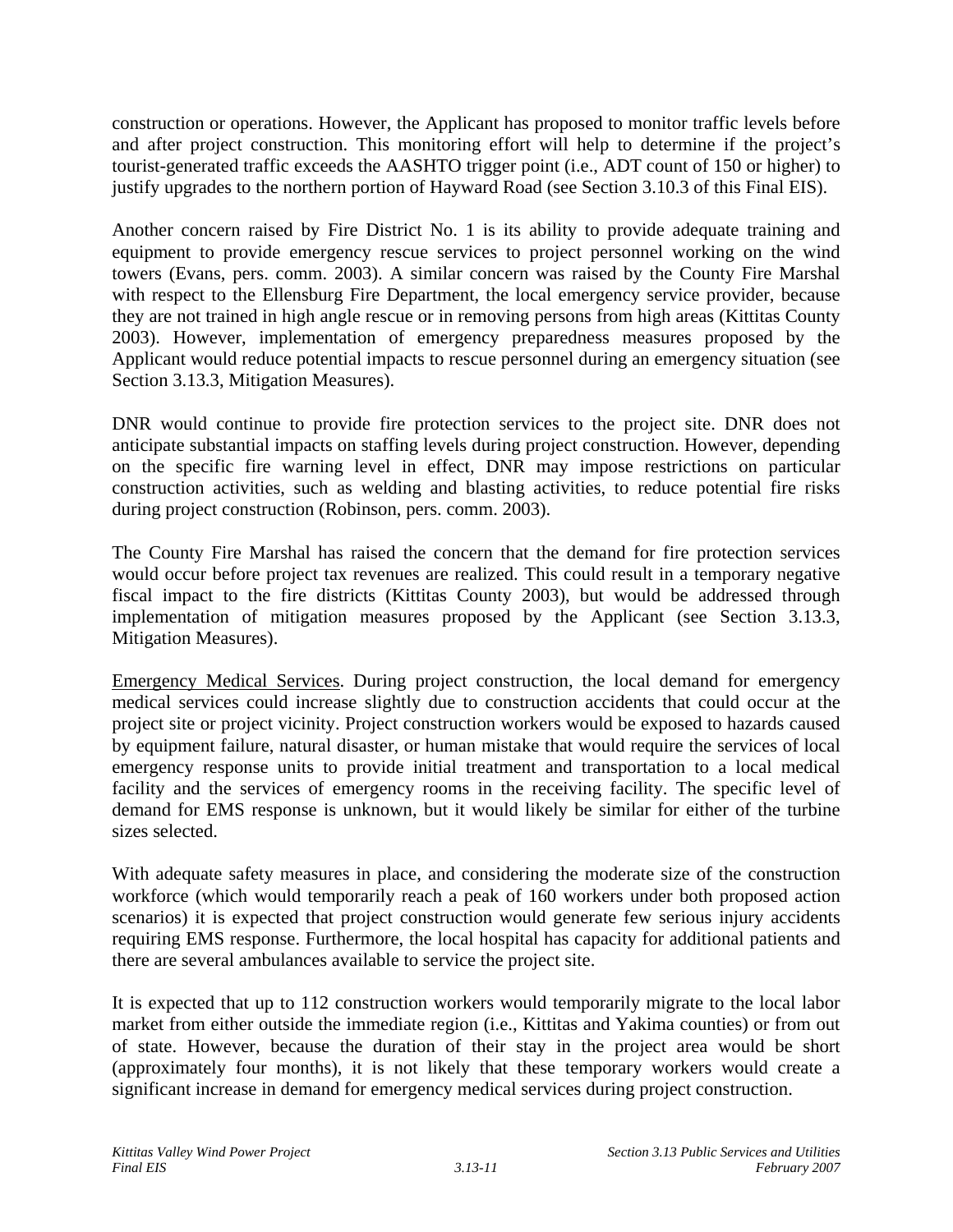Schools. The 112 non-local construction workers who would temporarily work on the project are only expected to work on a short-term basis, and not relocate their families to the area. The anticipated maximum duration of employment for each craft is three to three and one-half months. Therefore, there would be no significant impacts to school facilities expected during the construction phase of the project.

## *Utilities*

Water Supply. Approximately 2 to 5 million gallons of water would be consumed for dust suppression and other construction purposes for construction of the 330-foot turbine scenario, while an estimated 2.6 to 6.4 millions gallons of water would be required for the 410-foot turbine scenario due to a larger roadway footprint. The construction contractor would supply water used during construction. Water would be delivered to the project site via water trucks and obtained from a local source with a valid water right. This impact is not considered significant due to the temporary nature of the impact and the availability of adequate water supplies.

Wastewater. No significant impacts to community wastewater disposal systems are anticipated because the project would not be connected to a sewer system during construction. The amount of wastewater generated during project construction would be similar regardless of the size of turbine selected because the expected number of employees would be the same. Sanitary wastes would be collected in "portable toilets" during construction. Disposal of sanitary wastes would be managed through a contract with a portable toilet vendor. The contractor would incorporate applicable state capacity requirements based on the construction worker population on the project site at any given time. Collected wastes would be managed and disposed of by the contracted vendor.

Solid Waste. During construction, the primary solid waste generated would be CDL such as scrap metal, cable, wire, wood pallets, plastic packaging materials, and cardboard. The total CDL volume is estimated to be 30 dumpsters weighing approximately 3 tons each on average. This results in an estimated total of less than 100 tons of CDL (Sagebrush Power Partners LLC 2003c).

The Ryegrass CDL landfill operated by Kittitas County would accept inert materials including asphalt, construction debris, fencing, roofing material, concrete, and brick. It is estimated that the landfill has approximately 10 years of remaining available capacity. There is adequate capacity in the Ryegrass Landfill to accommodate the anticipated amount of CDL generated under both proposed action scenarios (Johnson, pers. comm., 2003).

Normal waste would be accumulated onsite in drop boxes until it was hauled to the Ellensburg transfer station by either the EPC contractor or a local solid waste collection service provider such as Waste Management, which has the franchise for solid waste collection service in Kittitas County. Garbage would be transferred from the transfer station in Ellensburg to the Greater Wenatchee Regional Landfill located in East Wenatchee. The maximum number of construction workers anticipated to be present in the project area during the peak construction month would be approximately 160 under the proposed action scenarios. Given the temporary nature and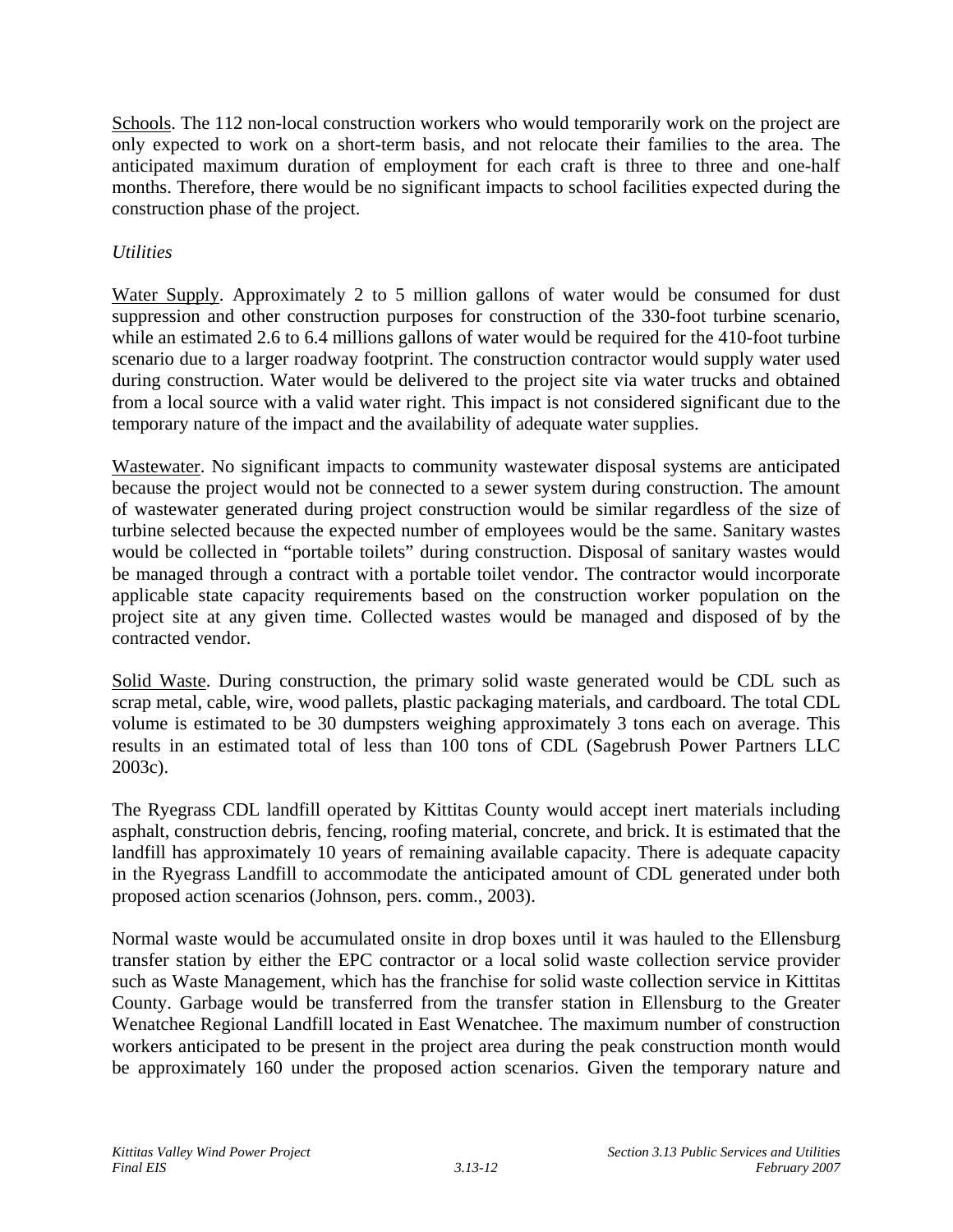duration of construction activities, garbage generated by construction workers in the project area would not have a significant impact on the capacity of the Greater Wenatchee Regional Landfill.

Most of the construction waste would be recyclable, other than the plastic film packaging material and food-related waste generated by the construction workforce. The construction contractor would develop specific recycling program details. It is anticipated that the only materials produced during project construction that would not be accepted at the Ryegrass Landfill are cardboard and food-related wastes (Sagebrush Power Partners LLC 2003c).

#### Operations and Maintenance Impacts

Table 3.13-3 summarizes potential operations and maintenance impacts to public services and utilities.

### **Table 3.13-3: Summary of Potential Operations and Maintenance, and Decommissioning Impacts of the Proposed Action: Public Services**

|                                                       | <b>330-foot Turbine Scenario</b>       | <b>410-foot Turbine Scenario</b>       |
|-------------------------------------------------------|----------------------------------------|----------------------------------------|
| <b>Public Services</b>                                |                                        |                                        |
| <b>Operations and Maintenance Impacts</b>             |                                        |                                        |
| <b>Law Enforcement</b>                                |                                        |                                        |
| Increased demand for police                           | 12-14 workers (6-7 new to project      | Same as 330-foot turbine scenario      |
| protection services                                   | area)                                  |                                        |
| <b>Fire Protection and Emergency Medical Services</b> |                                        |                                        |
| Increased fire risk/demand for                        | 65 turbines; 108 acres total disturbed | 65 turbines; 108 acres total disturbed |
| fire protection services                              |                                        |                                        |
| Increased demand for                                  | 12-14 workers (6-7 new to project      | Same as 330-foot turbine scenario      |
| emergency medical services                            | area)                                  |                                        |
| <b>Schools</b>                                        |                                        |                                        |
| Increased demand for school                           | 6-7 new permanent employees with       | Same as 330-foot turbine scenario      |
| services                                              | families in project area               |                                        |
| <b>Decommissioning Impacts</b>                        |                                        |                                        |
|                                                       | Similar to those described for         | Similar to those described for         |
|                                                       | construction in Table 3.13-2           | construction in Table 3.13-2           |
| <b>Utilities</b>                                      |                                        |                                        |
| <b>Operations and Maintenance Impacts</b>             |                                        |                                        |
| <b>Water and Wastewater</b>                           |                                        |                                        |
| Increased demand for water                            | <1,000 gallons daily at O&M facility   | Same as 330-foot turbine scenario      |
| Increased demand for sewage                           | Wastewater discharged to onsite        | Same as 330-foot turbine scenario      |
| treatment                                             | septic tank; 12-14 workers             |                                        |
| <b>Solid Waste</b>                                    |                                        |                                        |
| Increased demand for solid                            | Approximately 0.0645 tons daily of     | Same as 330-foot turbine scenario      |
| waste disposal services                               | solid waste                            |                                        |
| <b>Communication Services</b>                         |                                        |                                        |
| Disruption of communication                           | Potential interference to television   | Same as 330-foot turbine scenario      |
| services                                              | reception                              |                                        |
| <b>Decommissioning Impacts</b>                        |                                        |                                        |
|                                                       | Similar to those described for         | Similar to those described for         |
|                                                       | construction in Table 3.13-2           | construction in Table 3.13-2           |

Sources: Sagebrush Power Partners LLC 2003a, c.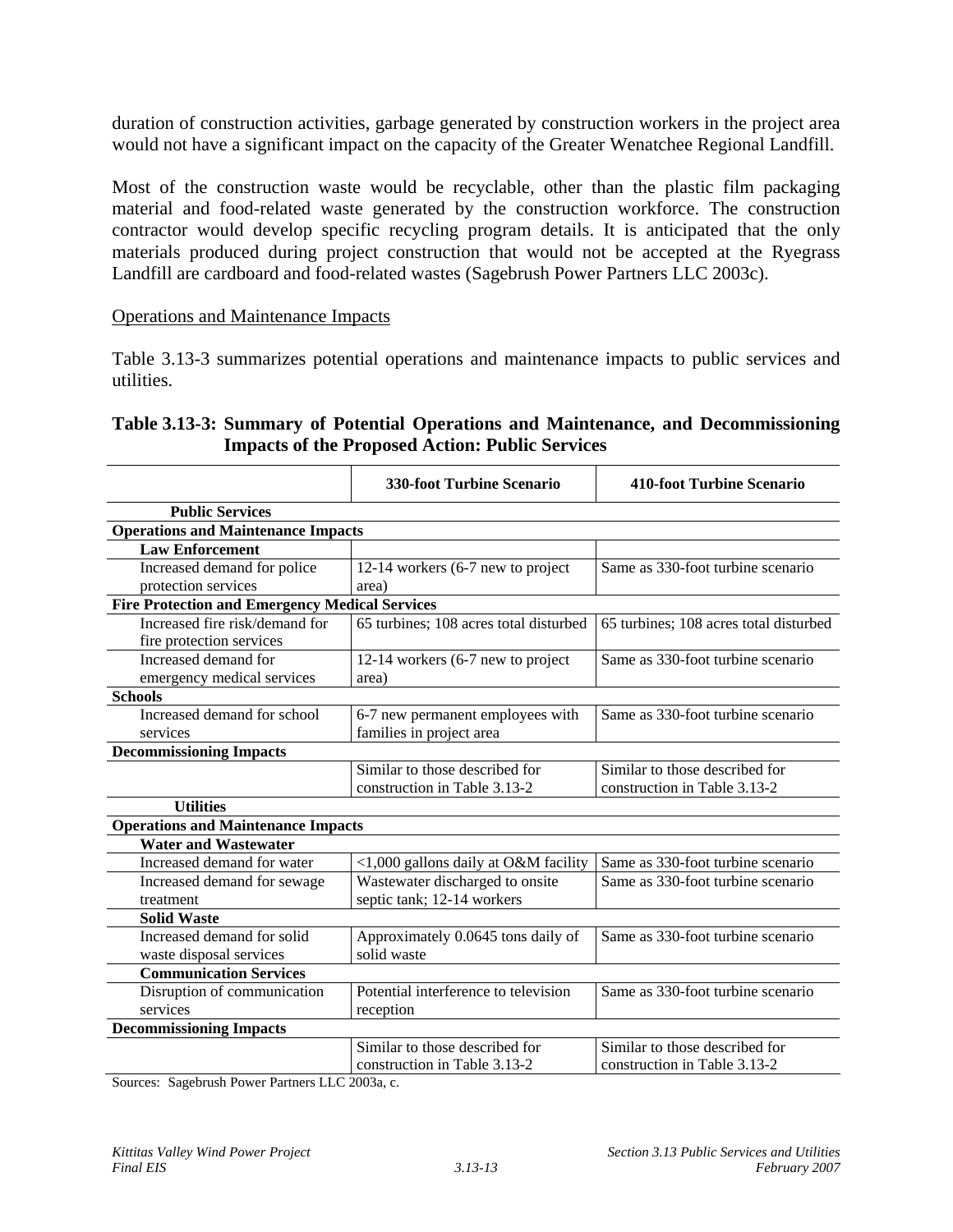### *Public Services*

Law Enforcement. Project operation would not have a significant effect on local long-term demands for law enforcement services. The operating workforce is anticipated to be between 12 and 14 workers, which would have a minimal effect on traffic safety in the project vicinity. This impact would be greatest under the upper end scenario because it would employ the largest number of workers. Because onsite security measures would be incorporated into the project facility and operations plans, no additional staff and equipment resources to maintain local law enforcement and protection services are anticipated (see Section 3.13.3, Mitigation Measures).

Fire Protection. Impacts from fire, either from turbine nacelles due to mechanical failures (which are rare) or wildland fire at the project site, could increase or be more difficult to control unless provisions are made for fire fighters to have easy access to the project property. Risk of fire during project operations would be minimized through implementation of project design features and fire prevention programs, as described in Section 3.13.3, Mitigation Measures.

Once the project is in operation and the property tax assessment for the project has been formally added to the Kittitas County tax rolls, the KVWPP would generate annual property tax revenues and local fire districts would receive a share of these revenues (see Section 3.7, Socioeconomics). However, there could be a lag between the completion of project construction and receipt of property tax revenues from this new facility. Therefore, there may be an initial period of project operation during which there are no new tax revenues to offset resources needed to meet increased demand for fire services. The Applicant proposes mitigation measures to minimize this potential impact (see Section 3.13.3).

Emergency Medical Services. Project operation would not have significant impacts on emergency medical service providers. The operations workforce for the project would be relatively small (12 to 14 workers). Furthermore, the project's O&M group and third-party constructors would receive regular emergency response and safety training to ensure that effective and safe action is taken to reduce and limit the impact of any emergency at the project site. In addition, the local labor market is expected to provide approximately half of the operations workers needed by the project. Therefore, project operation would create minimal population increases to the local area, and would generate only a minor increase in demand for emergency medical services.

Schools. Of the 12 to 14 workers required for project operations, approximately half are expected to be from the local area. Therefore, it is expected that the local area would experience a minimal population increase of between 6 and 10 new families. It is not known where the new permanent residents associated with the project would reside. School districts that serve the population centers of Ellensburg and Cle Elum-Roslyn currently are at capacity, whereas the school districts that serve the more rural areas of Thorp and Kittitas have the existing or projected capacity to absorb additional enrollment growth associated with families moving into the area for project operation. Because enrollment capacity is available in the region, no operational impact to local schools is expected.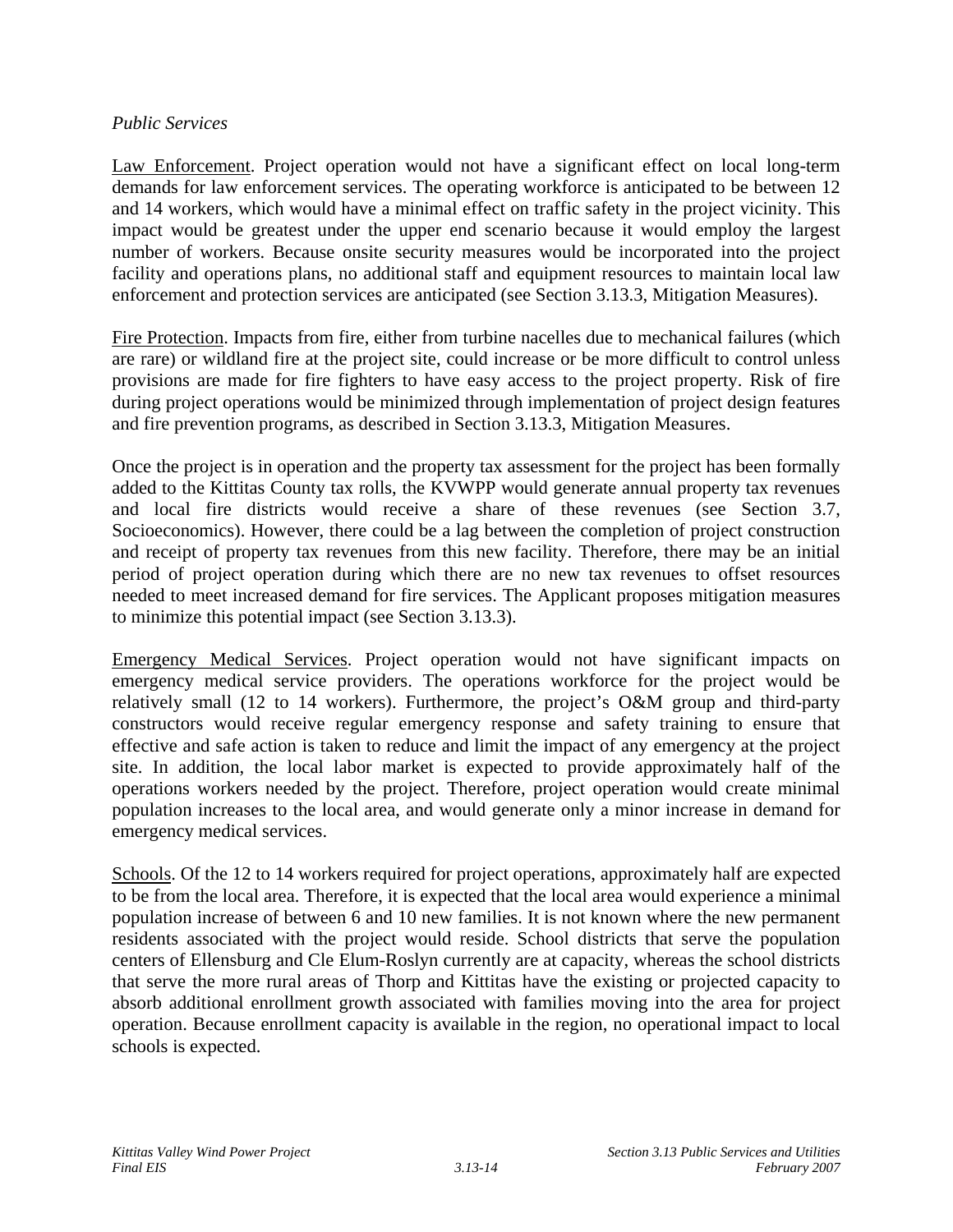### *Utilities*

Water Supply. No significant impacts to public water supply are anticipated because the project would not be connected to a public water utility, and would have its own source of water. A new water well would be installed to provide water at the O&M facility for bathroom and kitchen use and for general maintenance purposes. Water consumption is expected to be less than 1,000 gallons per day under both proposed action scenarios.

Wastewater. No operational impacts on wastewater services are anticipated. Wastewater from project operation would be treated in an onsite septic system installed at the O&M facility pursuant to the requirements of the Kittitas County Environmental Health Department. Solids that are collected in the septic system would occasionally be pumped out of the collection tank and hauled offsite for disposal at an authorized wastewater treatment facility.

Discharges to the septic system would be typical of an ordinary office facility (domestic sewage, dishwashing liquid, hand soap). There would be no industrial discharges. Hydraulic and lubricating fluids as well as anti-freeze would be managed and contained so that they would not discharge to the septic system. Trace amounts of oils or greases may enter the shop floor drain but would be captured by a grease trap installed between the floor drain and the septic tank to prevent such materials from entering the septic system.

Solid Waste. Solid waste generated by project operations would consist of typical office wastes (e.g., paper, cardboard, and food waste). The operations workforce under the proposed action scenarios is estimated to be between 12 and 14 employees. Assuming a solid waste generation factor of 9.2 pounds per employee per day, the estimated maximum daily amount of solid waste generated during project operations would be approximately 129 pounds (0.0645 tons) (California Integrated Waste Management Board 2003). This waste would be stored in a dumpster until it is collected for removal. There is sufficient existing capacity at the local transfer stations to accommodate this amount of increased waste under project operations.

Lubricating oils and hydraulic fluids used in the individual wind turbine generators would need to be replenished or replaced periodically. The Applicant estimates these fluids would be replaced no more frequently than once per year and sometimes once every five years. The required amount of fluids would be similar regardless of the size of turbine ultimately selected (see Section 3.5, Energy and Natural Resources). Fluids would be removed in small, typically 5 gallon containers, and transferred via truck to the O&M facility for temporary storage (typically less than one per month) before being collected by a licensed transporter for recycling or disposal in accordance with applicable federal, state, and local regulations.

Microwave Communication Pathways. The Applicant commissioned a study of the potential for turbines to obstruct telecommunications facilities in the project area. Based on a turbine blade radius of approximately 130 feet, the study concluded that 12 proposed turbines could potentially obstruct five existing microwave paths in the project area. As a result of this study, 10 turbines were removed from the project layout originally proposed in 2003, and the remaining 2 were relocated. After making these adjustments to the site plan, the data were verified and the study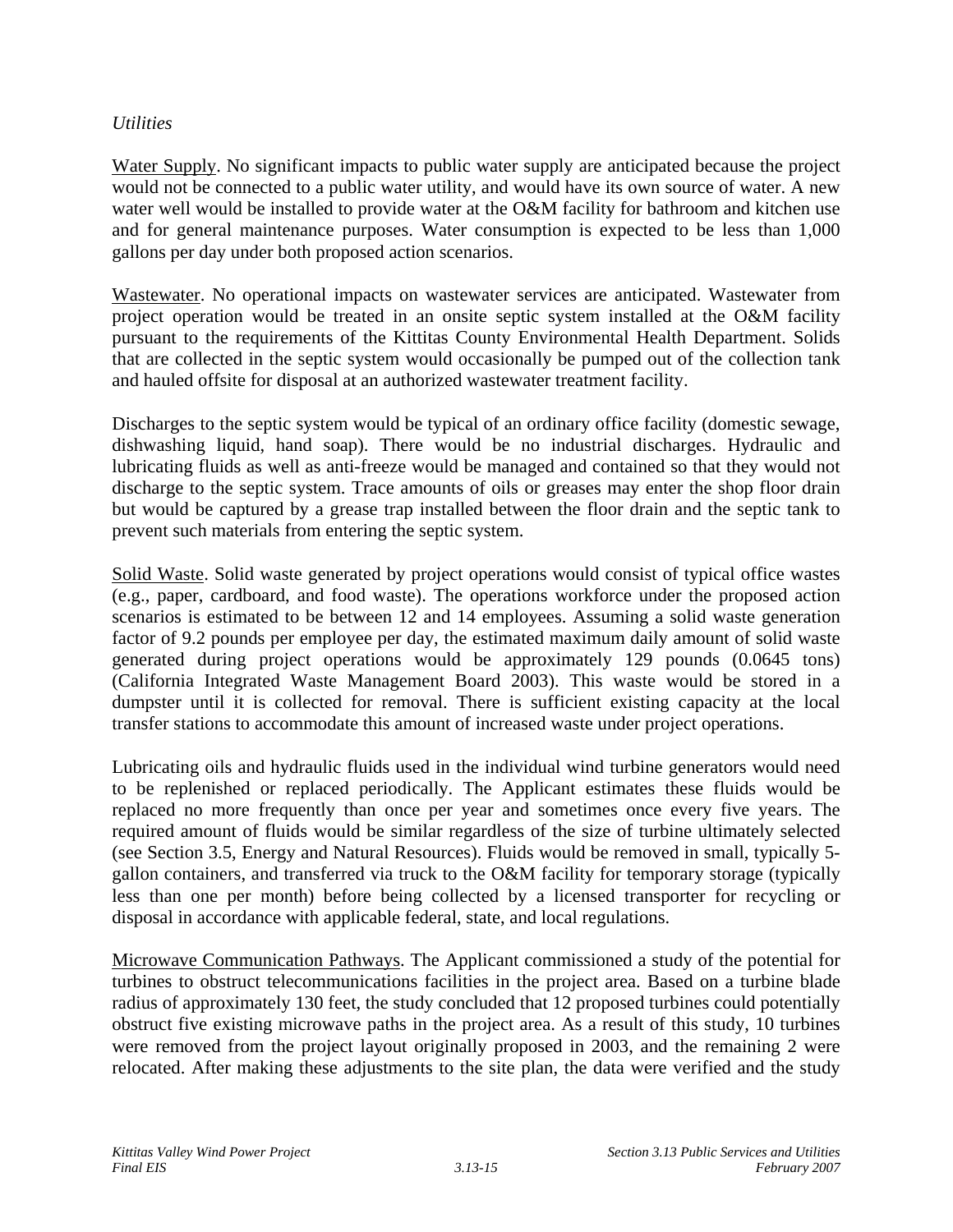concluded that the proposed turbine locations would not obstruct or interfere with existing microwave telecommunications facilities in the project area.

The Applicant plans to undertake final field measurement test surveys of communication microwave paths prior to construction. The results of these surveys may require that some turbine locations be adjusted slightly to avoid telecommunication interference (see Section 3.13.3, Mitigation Measures).

Television Reception. Based on the location of existing television transmitters in relation to project turbines, impacts to televisions that rely on standard antennas are not expected in Kittitas County population centers such as Ellensburg, Cle Elum, Roslyn, Kittitas, Thorp, and Vantage. However, it is possible that the project could affect television reception in a small, sparsely populated area immediately northwest of the project site. This area, known as Swauk Prairie, is a recessed valley bounded by Lauderdale Junction and the Teanaway River. The current quality of television reception in the Swauk Prairie area has been surveyed in a preliminary fashion and found to be highly variable. It is anticipated that this area would still be able to receive reception from at least three unobstructed off-air broadcasters after the project is built. Because this area is sparsely populated and the off-air television reception is currently poor, it is not expected that the project would generate complaints of degraded television reception from residents of this area (Polisky, Prefiled Testimony, Exhibit 31).

Wind turbines generate broadband noise because of the arcing that occurs at the take-off points of the generators or in the switching of power in the generators. This is called corona-caused interference and is the result of electrical discharges caused by a breakdown in air around conductors carrying very high voltages. It produces an arc that has broadband electromagnetic energy that covers the frequency range from direct current (DC) - 100 megahertz (MHz).

Terrestrial (land-based) television broadcast services operate in three distinct bands: low very high frequency (VHF, defined as the 30-300 MHz range of frequencies) (Channels 2-6), high VHF (Channels 7-13), and ultra-high frequency (UHF, defined as the 300-3,000 MHz range of frequencies). The electromagnetic noise generated by corona discharge or the turbine generators would only affect low VHF television reception, and those receivers near the high-voltage transmission lines or the turbine generators.

Other potential forms of television interference generated during turbine operations are signal reflection (ghosting) and signal blocking caused by the relative locations of the turbine structures and the receiving antenna with respect to the incoming television signal. Satellite television broadcast is immune to the broadband noise and ghosting and blockage that affect terrestrial television signals. The reason for this is that the satellite systems operate at much higher frequencies so they are unaffected by the broadband noise.

Cable television facilities receiving television signals from satellites are unaffected by broadband noise and ghosting and blockage interference. However, if the cable television facility is receiving terrestrial broadcast signals directly from a television broadcast antenna, it may be subject to the same type of interference as any normal television receiver (Comsearch 2004). Mitigation measures for this potential impact are discussed in Section 3.13.3.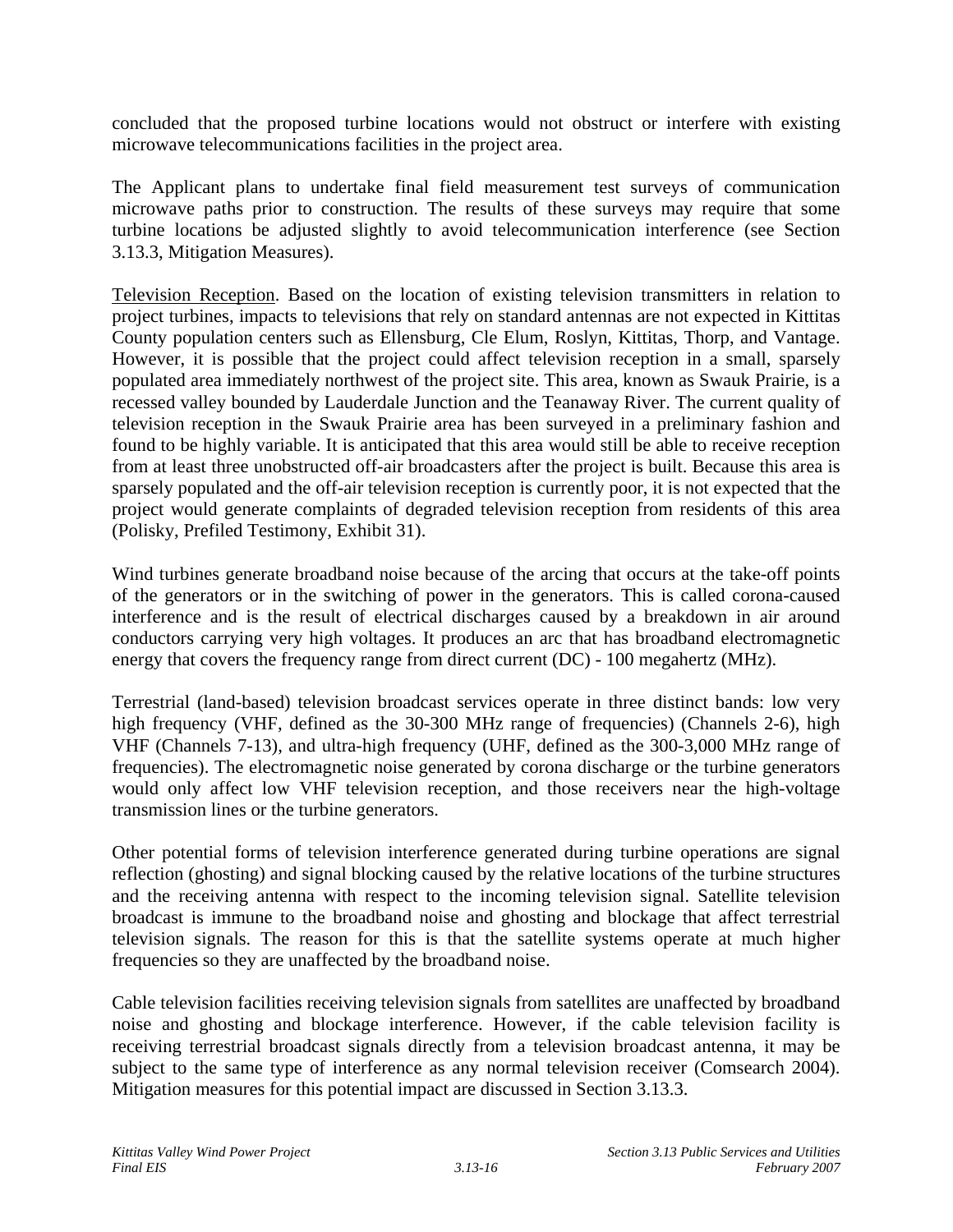Cell Phone Interference. The project's potential to interfere with or degrade cell phone service has been raised as an issue of concern by the public. The Applicant indicates that there is no documented evidence that wind turbines or towers interfere with cellular phone service or coverage. Maintenance personnel at wind power projects routinely use both cell phones and twoway radios when they are out among the turbines for communicating with other staff on and offsite. In areas of the United States with very large numbers of turbines and high densities of turbines, such as Altamont, Tehachapi, and Palm Springs in California, no problems have been reported with cell phone service. Furthermore, in Germany and elsewhere, cell phone antennae are being installed on the same towers as wind turbine generators (Sagebrush Power Partners LLC 2003c). Therefore, there would be no obstruction to cell phone service or the ability of cell phone users to contact emergency service providers in the area.

Radio Interference. Another issue of concern raised by the public is the potential for the wind turbines to interfere with radio frequencies in the project area. For example, one local area resident operates an emergency-powered amateur radio station licensed by the federal government. The question focuses on the possibility of the emission of "harmful interference." The term "harmful interference" is defined as "any emission, radiation or induction that endangers the functioning of a radio navigation service or of other safety services or seriously degrades, obstructs or repeatedly interrupts a radio communications service operating in accordance with this chapter" (CFR Title 47 Section 15.3[m]).

All rotating electrical machines generate a certain amount of electrical noise that is a combination of many frequencies. As a result, each generator and its associated systems may create harmful interference. This issue was analyzed for the KVWPP using field data taken from one of the Applicant's operating wind power facilities in Iowa (Comsearch 2004, see Organization Letter 5 in Volume 2 for a copy of this report). Two factors were examined to determine whether a wind power facility would affect the operation of an amateur radio station: (1) electromagnetic noise generation by the turbines; and (2) potential degradation of the radio antenna system that prevents communication with long-distance contacts by physical presence (blockage) of the turbines.

Based on actual field measurements, the results of the Comsearch study demonstrate that the anticipated level of electrical noise at the location of the amateur radio operator in the KVWPP project area would be less than the background level of electrical noise for suburban areas of the United States. Furthermore, assuming an antenna elevation angle as low as 10 degrees, the tallest proposed wind turbine (410 feet) would have to be separated from the radio antenna by 2,360 feet (0.45 miles) to allow for unblocked clearance to the ionosphere for the antenna.

The property owner that operates the amateur radio in the KVWPP project area is located approximately three-quarters of one mile away from the nearest proposed wind turbine location (i.e., turbine string F). Based on the Comsearch analysis (Comsearch 2004), the proposed KVWPP wind turbines would not cause significant disturbance to radio operations in the project area in excess of what is typical for suburban areas from either electromagnetic interference or as a physical obstruction.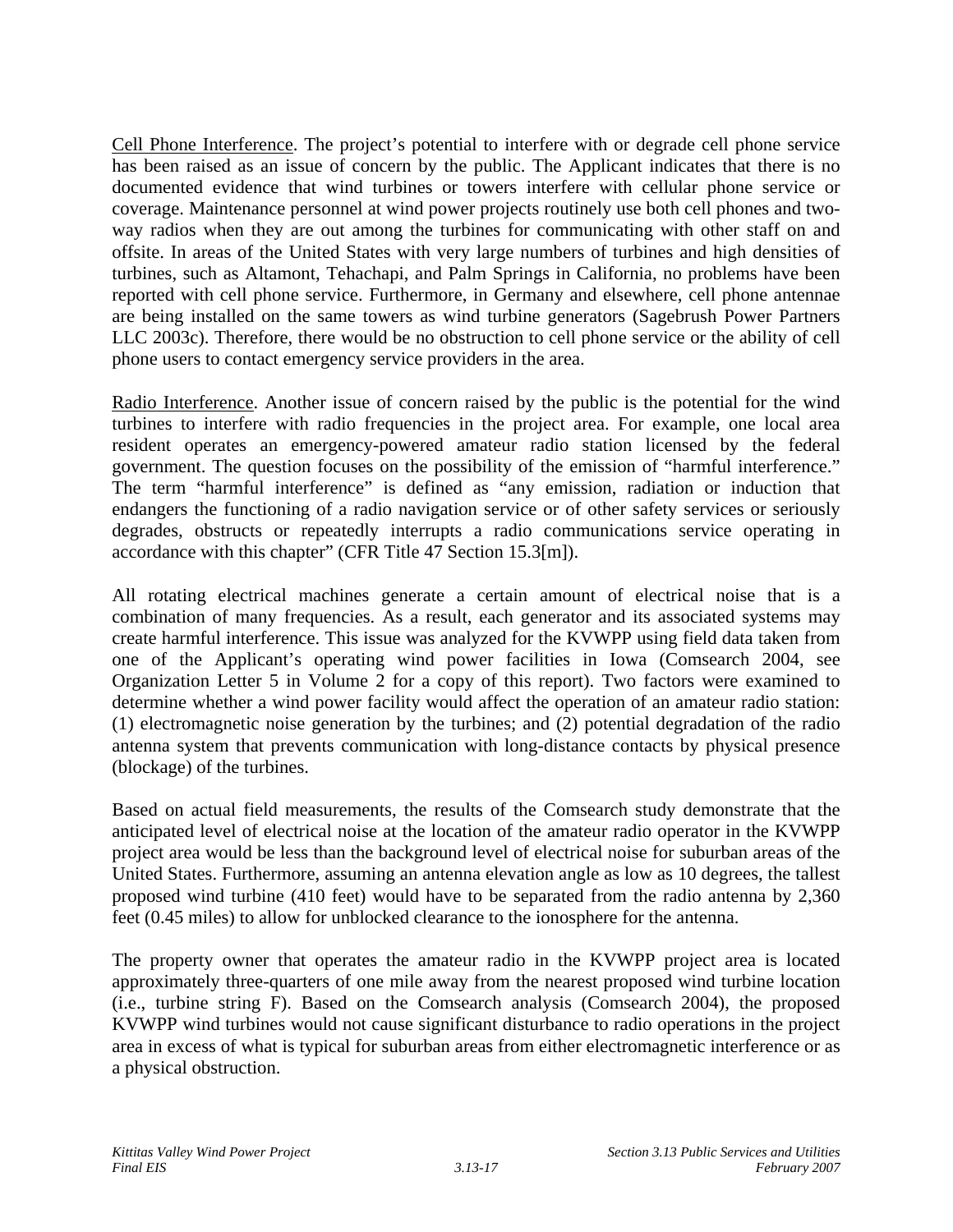### Decommissioning Impacts

Potential fire risks and fire prevention measures associated with decommissioning are similar in nature to those for project construction. Anticipated effects on other public services and utilities would be similar to those described for project construction. Any solid waste generated during the facility shutdown or decommissioning process would be disposed of, as necessary, to comply with Kittitas County solid waste regulations.

### **Offsite Alternatives**

### Alternative 1: Swauk Valley Ranch

Demands on public services and utilities for the Swauk Valley Ranch alternative would be similar to, but likely less than, those described for the proposed action and the other alternatives due to the relatively small size of this alternative. Construction activities could potentially result in additional calls for fire response and law enforcement. As with any construction site, the demand for EMS could increase due to the potential for construction-related accidents.

Project-related demands on schools, water supply, sewer and solid waste disposal, and communication services would also be less than those described for the proposed action.

#### Alternative 2: Springwood Ranch

Impacts of the Springwood Ranch alternative on public services and utilities would be similar to those described for the proposed action. Potential needs for fire service during construction and operation would likely be addressed by a service contract with Fire District No. 1, based in Thorp.

It is anticipated that project-related demands for police, schools, solid waste disposal, and communications services would be limited or minimal on existing service systems. Needs for water supply and sewer service would be addressed internally through project construction and operation plans and would have minimal impacts on existing delivery systems for those utility services.

#### **No Action Alternative**

Under the No Action Alternative, the project would not be constructed or operated. However, development by others, and of a different nature, including residential development, could occur at the project site in accordance with Kittitas County's existing Comprehensive Plan and zoning regulations. Depending on the location, type, and magnitude of future development at the project site, impacts to public services and utilities could be similar to or even greater than the proposed action.

If the proposed project were not constructed, the region's power needs could be delivered through development of other generation facilities. The public service and utility impacts of a base load gas-fired combustion turbine would depend on its location, but would require a greater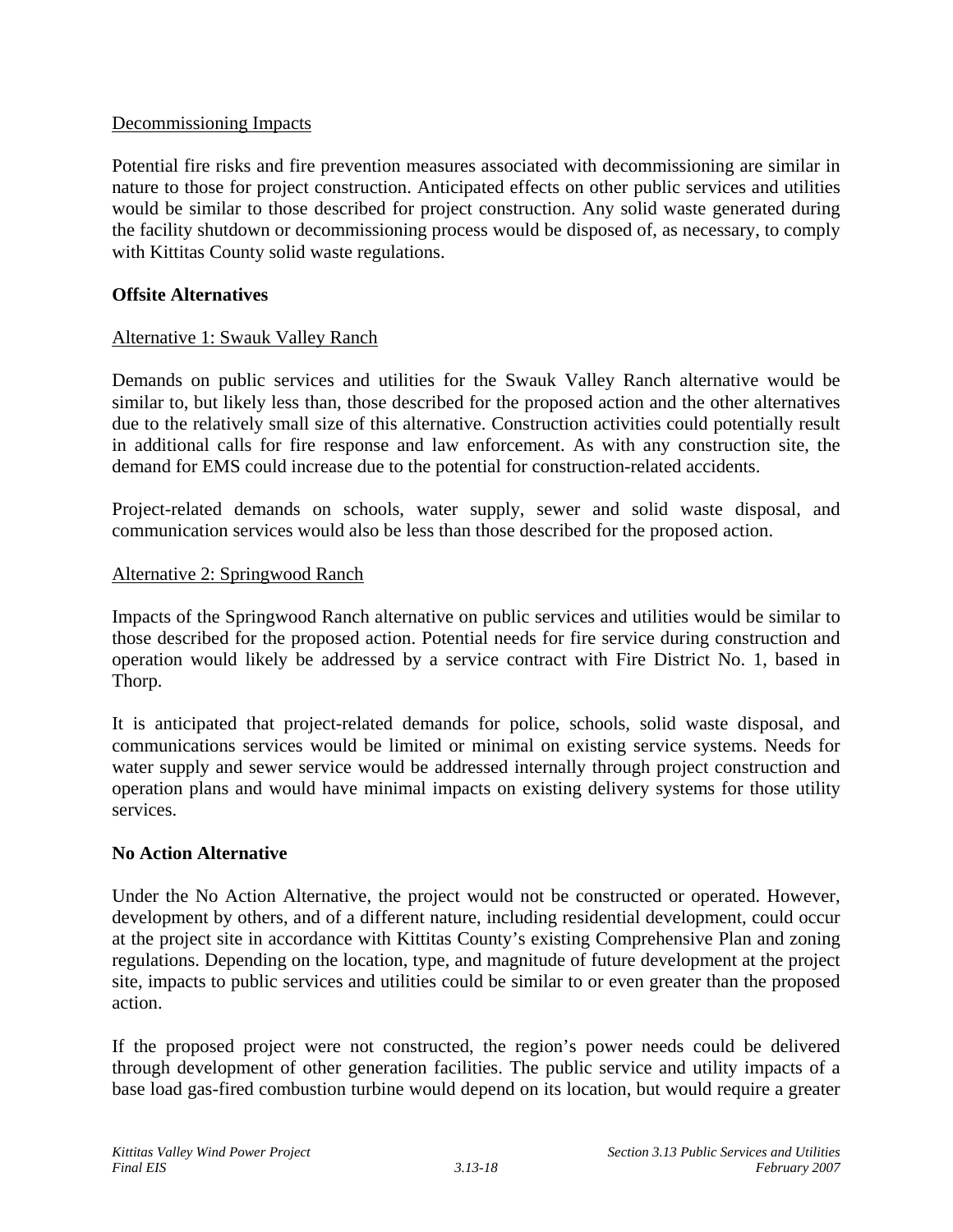amount of water for project operations compared to the KVWPP. For example, it is estimated that a 60-average megawatt base load combusting turbine project would consume approximately 200 acre-feet of water annually, the appropriation of which may have adverse impacts on surface water or groundwater resources. In addition, drill cuttings for the on-shore gas extraction component of such a project would generate approximately 135 tons of solid waste (Bonneville and U.S. Department of Energy 1993), substantially greater than the amount anticipated to be generated by the proposed project. The impacts to public services and utilities of other renewable energy facilities would largely depend on the type and location of the facilities.

# **3.13.3 Mitigation Measures**

## **Proposed Action**

## Mitigation Measures Proposed by the Applicant

## *General*

The following mitigation measures would be implemented to reduce impacts to public services and utilities resulting from construction of the project:

- Tax revenues generated by the Applicant's project would mitigate potential impacts to public services and utilities. Should there be construction impacts requiring additional staffing levels during construction, or other impacts or costs related to services that would not be covered in a timely manner by tax revenues, the Applicant would enter into agreement(s) with the appropriate local governmental agency for prepayment of taxes for mitigation of the cost impacts. This would include fire, police, and county roads;
- If emergency fire protection services are required during project operations prior to having an agreement in place, local fire officials informed the Applicant that the costs of these services could be billed to the project on a cost-recovery basis. Therefore, if an emergency occurs, the responding district(s) would bill the Applicant for their actual costs of responding;
- The Applicant would provide all local police, fire, and emergency medical agencies with emergency response information for the project including employee contact information, procedures for rescue operations to the nacelles, and location of rescue basket.

## *Law Enforcement*

- The Applicant would consult with the county regarding the impact on county law enforcement staffing. If additional staffing is required, the Applicant proposes to mitigate by prepaying taxes in a sufficient amount to provide adequate staffing levels during construction;  $\bullet$
- As described in Chapter 2, Section 2.2.4, Construction Activities, a full time security plan would be implemented during project construction to reduce the potential need for increased police services to the project site. For example, temporary fencing with a locked gate would be installed for a roughly 1.5-acre area adjacent to the site trailers for the temporary storage of special equipment or materials. In addition, construction trailers would be equipped with outdoor lighting and motion-sensor lighting, and access to the project site would be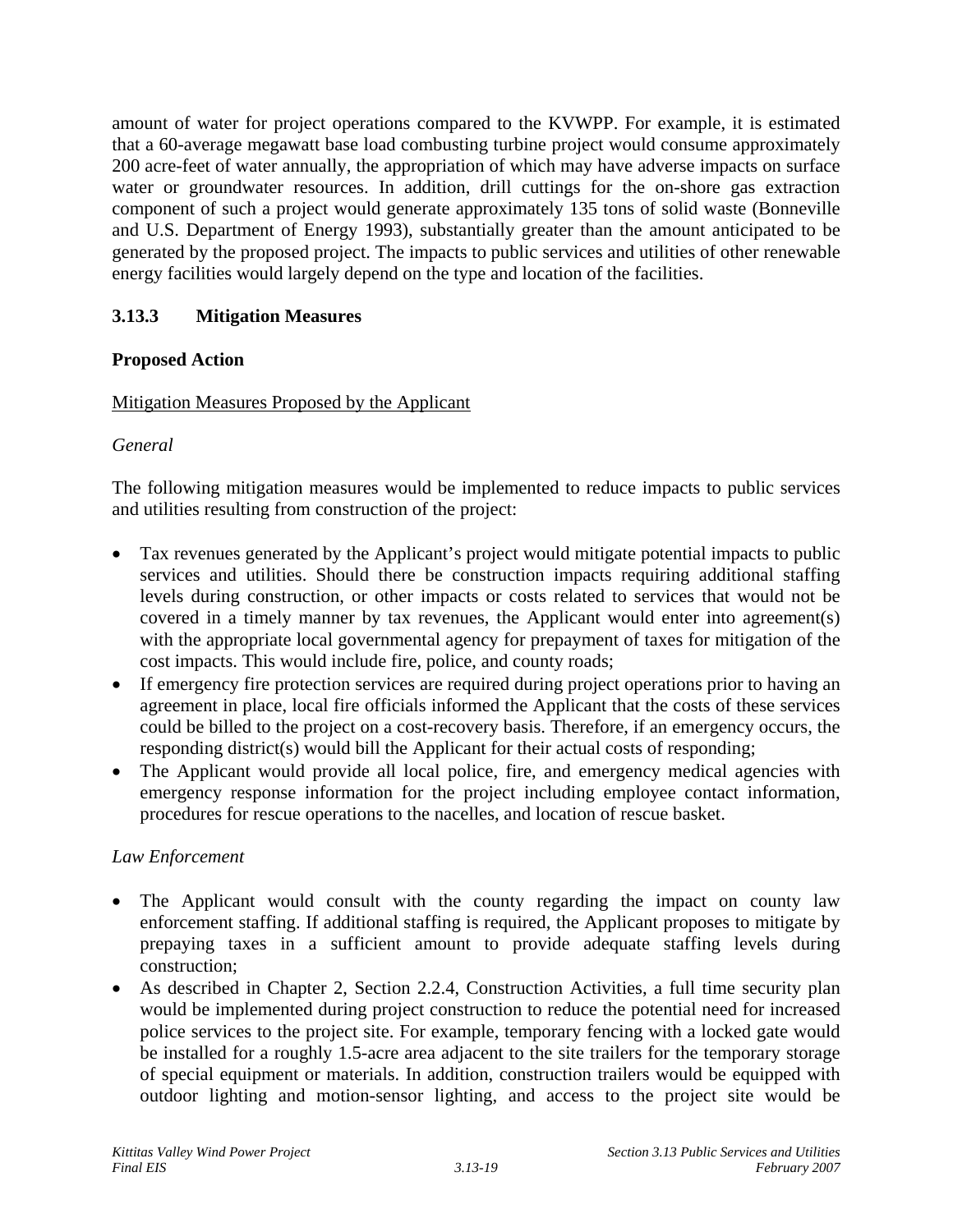controlled. These measures would help to significantly reduce the potential for incidents at the project site that would require a response by local law enforcement agencies;

As described in Chapter 2, Section 2.2.5, Operations and Maintenance Activities, the plant operations group would prepare a detailed security plan to protect the security of the project and project personnel. Site visitors including vendor equipment personnel, maintenance contractors, material suppliers, and all other third parties would require permission for access from authorized project staff prior to entrance. The plant operations manager, or designee, would grant access to critical areas of the site on an as-needed basis. Arrangements would be made with adjacent landowners that have legal ingress and egress easements across areas where project facilities would be located to ensure their continued access. •

## *Fire Protection*

- Fire risk potential is constantly tracked and reported during the summer fire season by the DNR; fire danger levels would be actively posted at the construction job site during the highrisk season.
- The construction manager would be responsible for monitoring fire conditions in the project area by contacting Washington DNR and implementing necessary fire precautions. A Fire Protection and Prevention Plan would be developed and implemented, in coordination with the Kittitas County Fire Marshal and other appropriate agencies. In addition, all onsite construction employees would be responsible for contributing to fire prevention through the following programs.
	- Construction Written Safety Program;
	- Construction Onsite Fire Suppression and Prevention; and
	- Construction Offsite Fire Suppression Support.
- All turbines and towers and the substations would be built with engineered lightning protection systems and the footprint areas around these facilities would be graveled with no vegetation. In the event of a nacelle fire, project operations staff and fire personnel would not attempt to put it out, but would prevent the fire from spreading to adjacent lands. This can be achieved either by use of fire suppressant material or a small, controlled burn around the base of the tower (Sagebrush Power Partners LLC 2003a, Section 5.3.3.2.2).
- All onsite operations employees would be responsible for contributing to ongoing fire prevention in the project area through the following programs:
	- Operational Safety Program;
	- Operations Written Safety Program;
	- Emergency Action Plan;
	- Fire Prevention Plan.
- Onsite emergency plans would be prepared for the project in case of a major natural disaster or accident relating to or affecting the project. The plans would describe the emergency response procedures to be implemented during various emergency situations that may affect the project or surrounding community or environment.
- The Applicant would also be responsible for the following fire protection and prevention measures:
	- Contract with fire district(s) for protection services during construction;
	- Provide special training to fire district personnel on how to respond to fires related to wind turbines, and to EMS personnel in how to use a rescue basket that would be kept at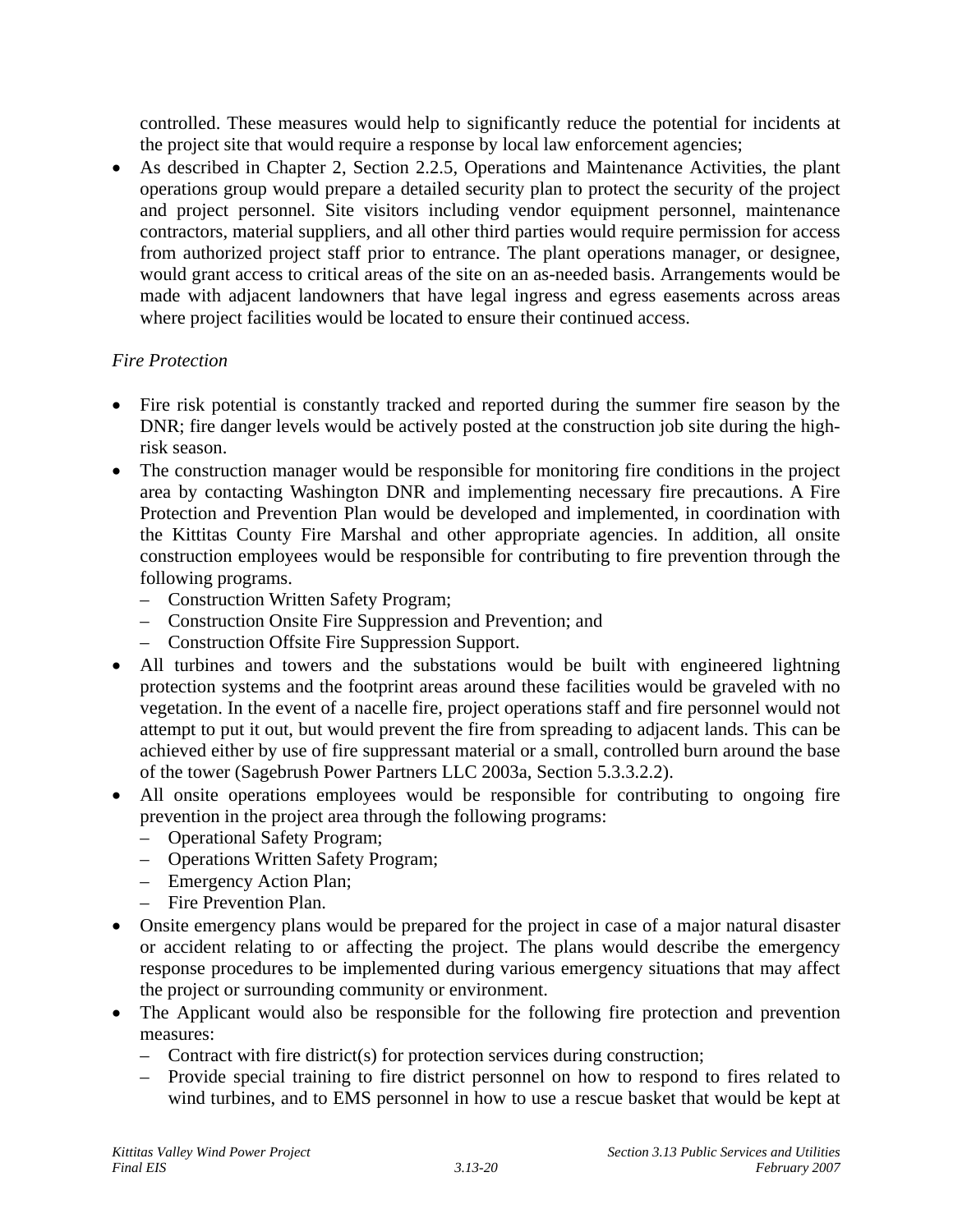the operations and maintenance facility for the purpose of removing injured employees from the towers;

- Provide detailed maps that show all access roads to the project;
- Provide keys to a master lock system that would enable emergency personnel to unlock gates that would otherwise limit access to the project;
- Use spark arresters on all power equipment, e.g., cutting torches and cutting tools;
- Inform workers at the project site of emergency contact phone numbers and train them in emergency response procedures;
- Carry fire extinguishers in all maintenance vehicles; and
- Coordinate with DNR when the fire danger is high.

The Applicant's proposed Fire and Explosion Risk Mitigation Plan is presented in Table 3.4-2 in Section 3.4, Health and Safety.

#### *Emergency Medical Services*

- Onsite emergency plans would be prepared to protect the public health, safety, and environment on and off the project site in the case of a major natural disaster or industrial accident relating to or affecting the project. The construction specifications would require that the contractors prepare and implement a Construction Health and Safety Program that includes an emergency plan. The Construction Health and Safety Program would include the following provisions:
	- Construction Injury and Illness Prevention Plan;
	- Construction Written Safety Program;
	- Construction Personnel Protective Devices;
	- Construction Onsite Fire Suppression Prevention; and
	- Construction Offsite Fire Suppression Support.
- In the event that operations personnel are seriously injured and require evacuation from a remote location within the project area, the Applicant would make arrangements with the Kittitas Valley Community Hospital for helicopter transportation service.

#### *Schools*

Pursuant to the terms of the project lease agreement signed between the Applicant and DNR in July 2003, approximately \$5.6 million dollars would be generated by the project and diverted into a state trust fund for school construction over the life of the project (Daily Journal of Commerce 2003). Therefore, project-generated funding could be used to help offset the capacity issues being faced by the local school districts.

#### *Water Supply*

A licensed well contractor, in compliance with the requirements and standards of Chapter 173- 160 WAC (Department of Ecology Minimum Standards for Construction and Maintenance of Wells) would install the domestic water well.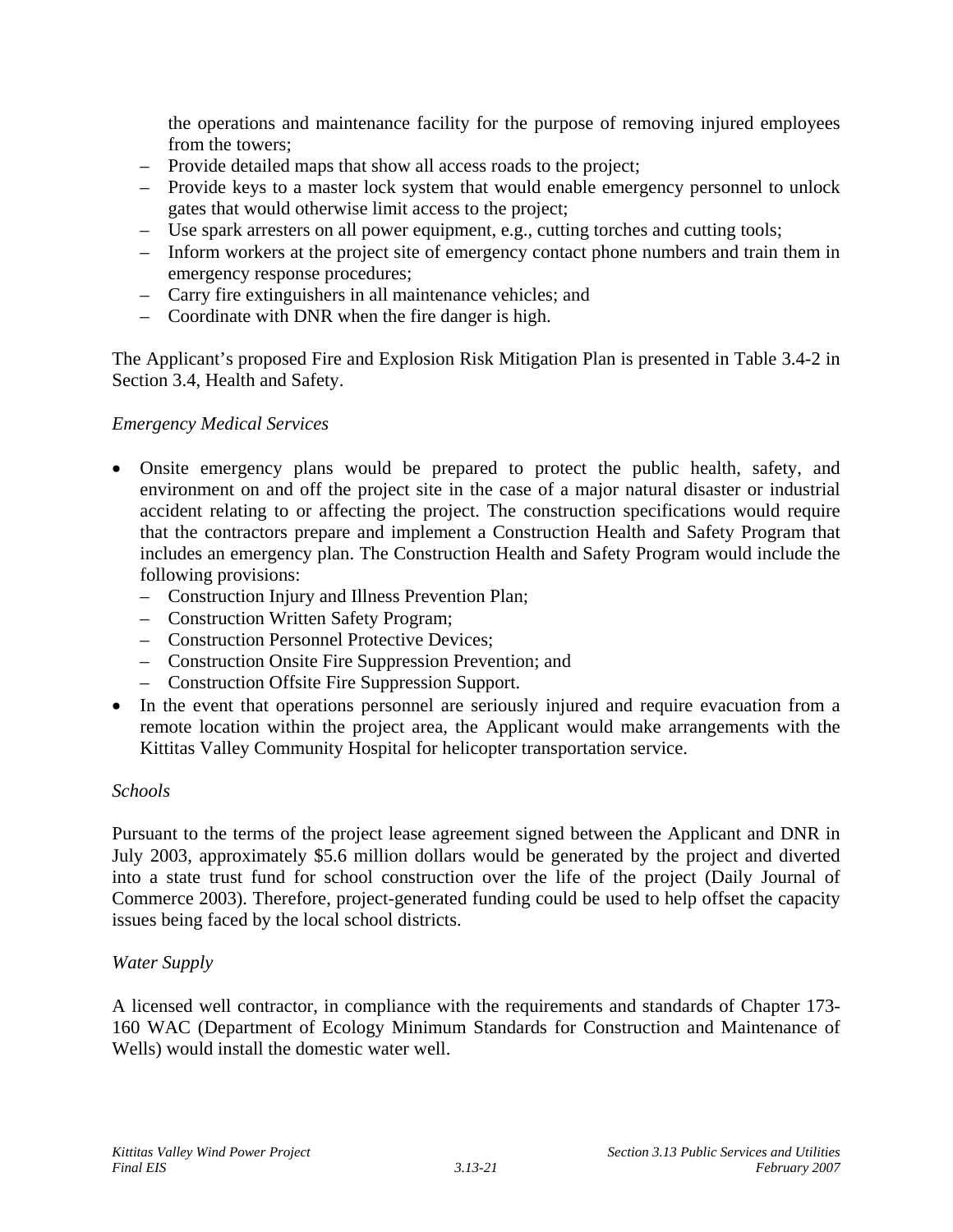### *Wastewater*

The Applicant would coordinate with Kittitas County and comply with the county's septic tank and subsurface disposal field design, installation, and maintenance requirements for systems with designed flows of less than 3,500 gallons/day pursuant to Kittitas County Code Title 13.04.

### *Communication Services*

- Once the specific location and configuration of the turbines is identified on paper, the Applicant proposes to conduct final field measurement test surveys of communication microwave paths. If the results of these final surveys identify that the proposed turbines would interfere with or obstruct communication microwave paths, the Applicant would adjust the tower location, accordingly, to avoid line-of-sight interference.
- The Applicant plans baseline field studies to more precisely determine the existing quality of television reception in the Swauk Prairie prior to construction of the project. After the project is built, the Applicant plans follow-up field studies to determine if the quality of television reception could be degraded by project operations. In the event that the project creates significant television reception problems for residents in this area, the Applicant would consult with affected residents to develop an appropriate solution. Solutions could include: improving the receiving antenna system; installing a remote antenna; installing an antenna for TV stations less vulnerable to interference; connecting affected residents to an existing cable system; or connecting affected residents to an existing satellite system.

#### Additional Recommended Mitigation Measures

#### *General*

The Applicant proposes to provide all local police, fire, and emergency medical agencies with emergency response information for the project, including employee contact information, procedures for rescue operations to the nacelles, and location of rescue basket. Additional measures recommended by Kittitas County Community Development Services include the following:

- Provide applicable emergency response information to local agencies prior to project construction; and
- Review and update employee contact information annually and provide any changes to the appropriate agencies.

## *Fire Protection*

Additional mitigation measures recommended by the County Fire Marshal (Kittitas County 2003) but not specified by the Applicant include the following:

• Comply with equipment rules and regulations required by DNR for work conducted in wildland/forested lands (e.g., fire extinguishers and shovels would be required on each piece of equipment);